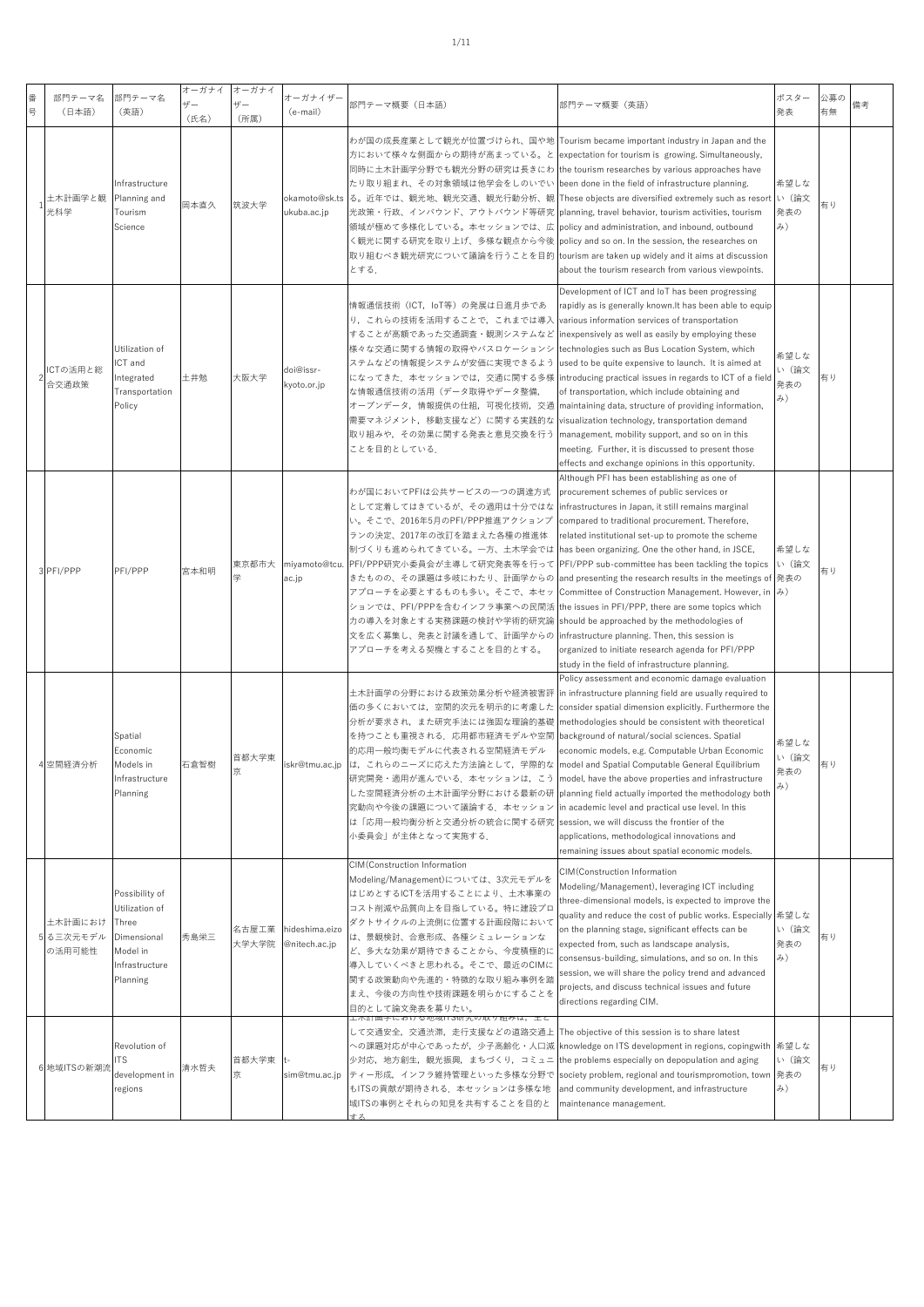| 番<br>号 | 部門テーマ名<br>(日本語)                     | 部門テーマ名<br>(英語)                                                                                                                    | オーガナイ<br>ザー<br>(氏名) | オーガナイ<br>ザー<br>(所属) | オーガナイザー<br>(e-mail)                   | 部門テーマ概要(日本語)                                                                                                                                                                                                                                                                                                                                                                                                                                                                                                                                                                          | 部門テーマ概要(英語)                                                                                                                                                                                                                                                                                                                                                                                                                                                                                                                                                                                                                                                                                                                                                                                  | ポスター<br>発表                 | 公募の<br>有無 | 備考 |
|--------|-------------------------------------|-----------------------------------------------------------------------------------------------------------------------------------|---------------------|---------------------|---------------------------------------|---------------------------------------------------------------------------------------------------------------------------------------------------------------------------------------------------------------------------------------------------------------------------------------------------------------------------------------------------------------------------------------------------------------------------------------------------------------------------------------------------------------------------------------------------------------------------------------|----------------------------------------------------------------------------------------------------------------------------------------------------------------------------------------------------------------------------------------------------------------------------------------------------------------------------------------------------------------------------------------------------------------------------------------------------------------------------------------------------------------------------------------------------------------------------------------------------------------------------------------------------------------------------------------------------------------------------------------------------------------------------------------------|----------------------------|-----------|----|
|        | 土木計画学にお<br>7 ける社会ネット<br>ワーク研究       | Social Network<br>Research in<br>Infrastructural<br>Planning and<br>Management                                                    | 小谷仁務                | 東京大学大<br>学院         | edu.k.u-<br>tokyo.ac.jp               | 近年,社会ネットワークに関する研究の進展は著し<br>い.そういった中,土木計画分野においては,交通<br>情報インフラや公共空間を考慮した地域住民の交流や<br>企業間取引の構造の分析,さらには,それら社会的相<br>互作用が都市・地域社会にもたらす帰結の分析などが<br>hitomu.kotani@ 取り組むべき課題として挙げられる.本セッションで<br>は、社会的相互作用を明示的に考慮した行動分析の<br>他、社会ネットワークと関連の深い、ソーシャルキャ<br>ピタルや地域アイデンティティ、企業家精神の形成な<br>どに関する理論的・実証的研究を幅広く募集する.そ<br>して、土木計画分野の社会ネットワーク研究が対象と<br>すべき問題の解消に向けた政策論・方法論について議<br>論することを目的とする.                                                                                                                                                                                                              | Recently, social network research has been developed<br>remarkably in a wide variety of fields. Among them,<br>infrastructural planning and management (IPM)<br>should keep track of, for example, the topology of<br>nteractions of local residents and firms with a focus<br>on the presence of public infrastructure as well as the<br>effects of such interactions on cities and local<br>communities. This session invites theoretical and<br>empirical research on not only behavioral analyses<br>explicitly incorporating social interactions but also<br>topics close to social networks, such as social capital,<br>local identity, and entrepreneurship. Methodologies<br>and policies for resolving issues addressed by the<br>social network research in IPM will be discussed. | 希望しな<br>い (論文<br>発表の<br>み) | 有り        |    |
|        | 8 交通流                               | Traffic flow                                                                                                                      | 瀬尾亨                 | 東京工業大<br>学          | ts1231plan@g<br>mail.com              | 交通流は大きな変革の時を迎えようとしています.現<br>象面では、コネクティッドカー・自動運転車両の普及<br>が始まりつつあり、交通流の様相は大きく変わってい<br>くでしょう. データの面では、コネクティッドカー,<br>画像解析, モバイル機器, GNSS高精度測位などを用<br>いた新たな観測手段が急速に広まっています.理論面<br>では、各種方法論や計算資源の発展により高度な解析<br>が可能となってきています.これらの変化は,旧来の<br>問題に関する新たな知見の獲得や制御施策の実現にも<br>つながるとも期待されます.本セッションではこのよ<br>うな背景を念頭におき,自動車などの移動体の流れを<br>対象とした交通流研究の新たな展開について、基礎か<br>ら応用まで広く議論します.                                                                                                                                                                                                                     | Traffic flow is evolving. In terms of phenomenology, it<br>s going to change drastically because of the rise of<br>connected and/or automated vehicles. In terms of<br>data, wide variety of observation methods are<br>becoming available, such as connected vehicles,<br>mage recognition, mobile devices, GNSS-based high<br>precision positioning, etc. In terms of theory,<br>advancement of methodology and computational<br>techniques enables us much sophisticated analysis.<br>Moreover, these changes will bring us new insights<br>and/or novel traffic control measures on traffic flow<br>problems. Given this background, new research<br>directions on traffic flow from its fundamentals to<br>applications will be discussed in this session.                              | 希望する                       | 有り        |    |
|        | 道路の階層区分<br>を考慮した交通<br>性能照査手法の<br>提案 | Proposal of a<br>traffic-<br>performance<br>examination<br>method taking<br>account of<br>hierarchical<br>road<br>classifications | 下川澄雄                | 日本大学                | shimokawa.su<br>mio@nihon-<br>u.ac.jp | わが国の道路においては、階層区分に応じた道路交通<br>サービスの提供がなされていない状況にある。このこ<br>とから、道路の持つ機能を明確にし、性能を適切に発<br>揮できる計画・設計を行っていく必要がある。一方<br>で、昨今では、地域の実状に合った柔軟性のある道路<br>計画・設計への見直しのための議論も活発に行われて<br>いる。これらに対し、本セッションでは、道路の機能<br>を確保し,安全で交通性能向上に寄与する計画・設計<br>手法や交通運用方法を中心に議論する。関連の論文を<br>広く公募し,事例報告も含め実務からの投稿を特に歓<br>迎する。                                                                                                                                                                                                                                                                                           | In this session, we will discuss planning and design as 希望しな<br>well as methods of traffic operation that sustain road<br>traffic services in line with hierarchical classifications,<br>are safe and help to improve traffic-performance.                                                                                                                                                                                                                                                                                                                                                                                                                                                                                                                                                   | い (論文<br>発表の<br>み)         | 有り        |    |
| 10     | 案内誘導システ                             | Guidance<br>System                                                                                                                | 外井哲志                | 九州大学大<br>学院         | toi@doc.kyushu<br>-u.ac.jp            | 道路の案内誘導は,目的地までの経路や交通状況に関<br>する情報を提供して、移動者の意思決定を支援するも<br>のであり、案内標識のほか,近年はIT技術に基づく情<br>報提供サービスが進展しつつあるが、案内誘導システ<br>ムとして解決すべき問題は多い。この企画部門では、<br>移動者の安心と安全を目指し案内情報を科学する「案<br>内学」の立場から,案内・誘導の理論、様々な情報媒<br>体における案内情報の提供の工夫、システムの作成な<br>どに関する研究報告を募り,学術的・実務的な立場か<br>ら広く議論することを目的とするものであり、案内標<br>識、カーナビ、歩行者ナビ・まちナビ、観光地案内、<br>地下街案内など広範囲からの研究発表を期待してい<br>る。                                                                                                                                                                                                                                    | The road guidance services inform the route and<br>raffic situation to the destination and help traveler's<br>decision making. In recent years, information services<br>based on IT technology are progressing, but many<br>problems should be solved in guidance system.In this<br>session, the research reports are invited on the theory 希望しな<br>of the route guidance and a variety of information<br>medias and the systems to remove the<br>"Uneasiness and danger" of travelers,<br>such as the guide sign, car-navigating equipment,<br>pedestrian navigation system, the guide on a tourist<br>resort, and the guide in the underground shopping<br>complex, etc. aiming to discuss them from an<br>academic and business standpoint widely.                                        | い (論文<br>発表の<br>み)         | 有り        |    |
| 11     | 途上国の社会基<br>盤計画                      | Infrastructure<br>planning in<br>developing<br>countries                                                                          | 加藤浩徳                | 東京大学大<br>学院         | kato@civil.t.u-<br>tokyo.ac.jp        | 多くの途上国では,エネルギー・交通等の需要が急増  This session welcomes submission of papers for<br>する一方で,依然として,社会基盤施設の整備が不十<br>分なため,生産性低下による経済成長阻害が懸念され Planning and Management in spring 2018. It covers<br>るとともに,生活環境の悪化,貧困の拡大,災害への planning/policy/technology for tackling with the<br>脆弱性等が深刻な問題となっている.また,近年で<br>は、途上国を開発援助の対象ではなく、新たな市場と<br>して取り込もうとする動きも活発である.本セッショ<br>ンは,途上国の社会基盤に関わる諸問題を,土木計画 [developing countries; environment issues in low-<br>学の観点から調査・分析・検討する論文を募集し,問<br>議論することを目的とする.なお,本セッションで<br>は,英語論文のみを受け付け,発表および議論も英語 in English and the presenters are also requested to<br>の使用を原則とする. | presentation at the Conference of Infrastructure<br>infrastructure-related problems particularly in<br>developing countries. It includes, but not limited to the<br>following topics: infrastructure investment in<br>income regions; urban transportation policy in Asian<br>題解決の方策や今後の望ましい方向性について,広く  mega cities; and vulnerability in urban development. In<br>this session, the submitted papers should be written<br>talk and discuss in English.                                                                                                                                                                                                                                                                                                                                      | 希望しな<br>い(論文<br>発表の<br>み)  | 有り        |    |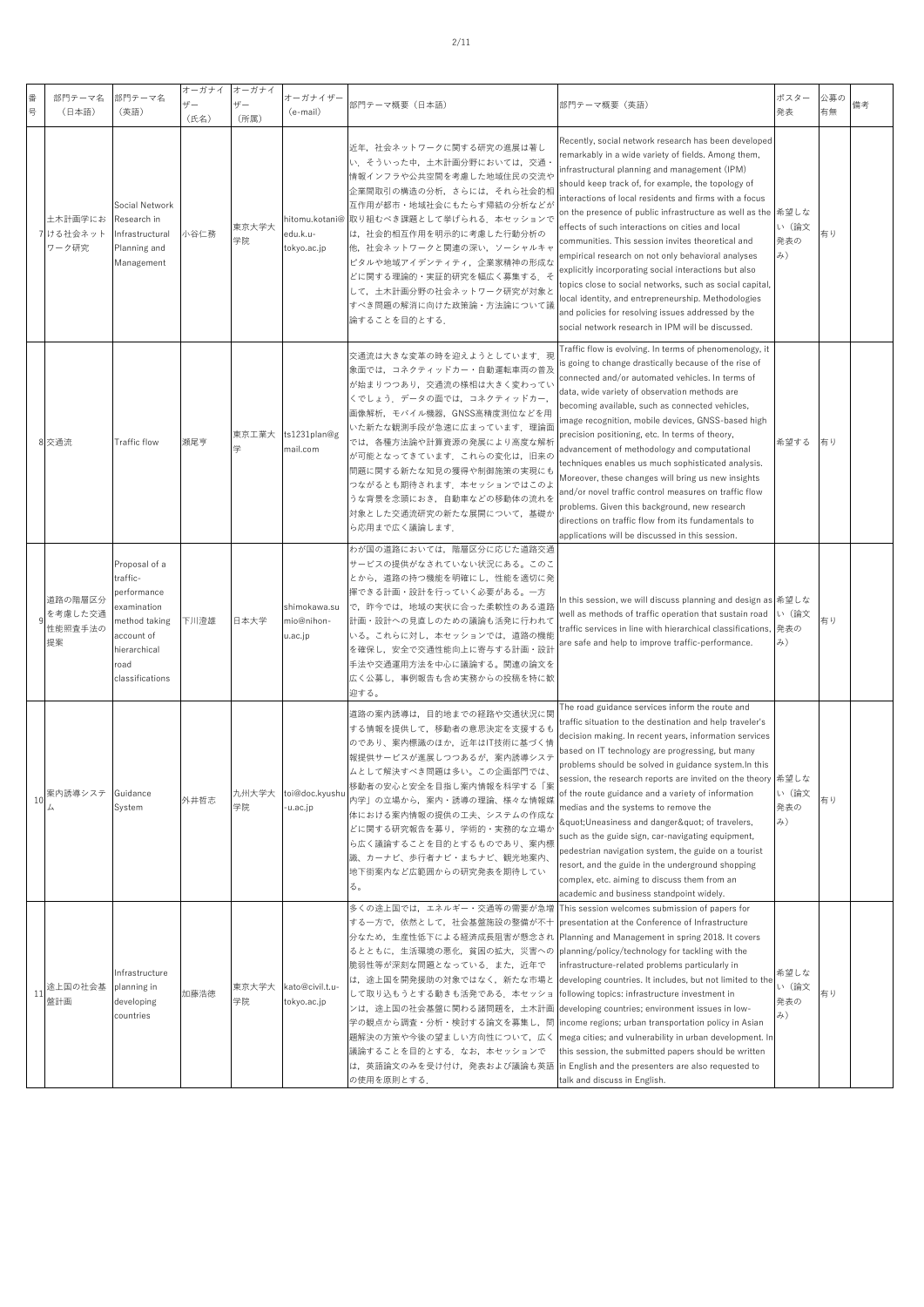| 号 | 番  | 部門テーマ名<br>(日本語)                                     | 部門テーマ名<br>(英語)                                                                                                                              | オーガナイ<br>ザー<br>(氏名) | オーガナイ<br>$+$<br>(所属)    | オーガナイザー<br>(e-mail)                                 | 部門テーマ概要 (日本語)                                                                                                                                                                                                                                                                                                                                                                                                                                                                                                                                                    | 部門テーマ概要(英語)                                                                                                                                                                                                                                                                                                                                                                                                                                                                                                                                                                                                                                                                                                                                                                                                                                                                 | ポスター<br>発表                                      | 公募の<br>有無 | 備考 |
|---|----|-----------------------------------------------------|---------------------------------------------------------------------------------------------------------------------------------------------|---------------------|-------------------------|-----------------------------------------------------|------------------------------------------------------------------------------------------------------------------------------------------------------------------------------------------------------------------------------------------------------------------------------------------------------------------------------------------------------------------------------------------------------------------------------------------------------------------------------------------------------------------------------------------------------------------|-----------------------------------------------------------------------------------------------------------------------------------------------------------------------------------------------------------------------------------------------------------------------------------------------------------------------------------------------------------------------------------------------------------------------------------------------------------------------------------------------------------------------------------------------------------------------------------------------------------------------------------------------------------------------------------------------------------------------------------------------------------------------------------------------------------------------------------------------------------------------------|-------------------------------------------------|-----------|----|
|   |    | 地域に即した社<br>会基盤施設の再<br>12 編や都市構造へ<br>の転換に向けて<br>の方法論 | The regionally-<br>oriented<br>methods for the<br>reorganization<br>of infrastructure<br>facilities and<br>the change of<br>urban structure | 白柳博章                | 摂南大学                    | smk1-<br>gflbn3_nsdcsh<br>sal4@maia.eon<br>et.ne.jp | 我が国では都市構造を見直す時期に来ている.人口減<br>少や少子高齢化といった喫緊の問題に対応するため,<br>老朽化する膨大な社会基盤施設の再編・立地等を適正<br>に進め,地域住民が公共交通によって生活利便施設等<br>にアクセスできるような都市構造への転換が求められ<br>ている。具体的には、健康で文化的な生活環境のため<br>の施設立地,財政・経済面での持続可能な都市経営,<br>環境・エネルギー負荷の低減、自然災害等から身を守<br>る安全・安心なまちづくりの推進が課題であり、都市<br>の現状や将来の課題を的確に把握しつつ、市民をはじ<br>めとする地域の合意形成を図りながら多面的議論を進<br>める必要がある。そのための方法論について実務・研<br>究両面から幅広い議論を深めたい.                                                                                                                                                                                                 | It is time to review urban structure in our country. To<br>address the urgent issues of declining birthrates and<br>an aging society, by appropriately restructuring and<br>locating the enormous infrastructure facilities that<br>becomes obsolete, it is required to switch to an urban<br>structure that enables residents to access various<br>living convenience facilities by public transport.<br>Specifically, we will promote the facility location to<br>realize a healthy and cultural living environment, aim<br>for sustainable urban management, reduce the<br>environmental and energy burdens and promote the<br>urban development of the safe and secure. It is<br>necessary to promote the multifaceted discussion<br>while trying to form consensus among citizens while<br>accurately grasping the current situation of the city<br>and future issues. | 希望しな<br>い (論文<br>発表の<br>み)                      | 有り        |    |
|   | 13 | 総交通量減少時<br>代における総合<br>交通政策とまち<br>づくり                | Integrated<br>Transportation<br>Policy and<br>Machizukuri in<br>the time of<br>decreasing the<br>general traffic<br>volume                  | 西堀泰英                | 公益財団法<br>人豊田都市<br>交通研究所 | nishihori@ttri.o<br>.jp                             | 人口減少と生成原単位減退減少による総交通量減少の decrease by a population decrease and generation<br>時代を背景として,交通政策基本法などの政策的な取  basic unit decrease as a background. It becomes<br>り組みが進められつつある.その際に,交通を取り巻 possibility to grasp the "social circumstances<br>く社会的な状況や都市構造,人々のライフスタイルの and change in urban structure and people's<br>変化などを的確に把握することで、有効な政策とする<br>ことが可能となる。ライフスタイルについては、活発<br>に活動する人とそうでない人の格差(活動格差)とも<br>関連していると考えられる。ここでは、こうした問題<br>意識を踏まえて多様な交通システムを対象とする総合<br>交通政策と、ハード・ソフト両面に関わるまちづく<br>り、そしてライフスタイルとの関係について活発な議 discuss a relation between the integrated<br>論を行いたい. | A political match of transportation policy fundamental<br>law is advancing the time of the general traffic volume<br>lifestyle" etc. with which transportation is<br>surrounded accurately that an effective policy is put<br>into effect. Regarding lifestyle, which is considered<br>that relate to activity differential between the people<br>who active lively and inactive. Based on such problem<br>consciousness at this session, and we'd like to<br>transportation policy which makes various<br>transportation systems, Machizukuri of hard soft both<br>sides actively, and lifestyle.                                                                                                                                                                                                                                                                          | 希望しな<br>い (論文<br>発表の<br>$\mathcal{J}_{\lambda}$ | 有り        |    |
|   | 14 | 自動運転システ<br>ムの社会的受容                                  | Social<br>acceptance of<br>autonomous<br>vehicle system                                                                                     | 谷口綾子                | 筑波大学大<br>学院             | taniguchi@risk.<br>tsukuba.ac.jp                    | 近年,我が国でも自動運転システム(AVs)の導入が期<br>待され,各地で実証実験が積み重ねられている.AVs<br>の課題として、(1)技術的課題, (2)法制度などの社会<br>制度的課題,(3)人々がAVsを受け入れるかという社会  issues such as legal system, and (3) social<br>的受容性の課題,の三つが挙げられている.本企画で<br>はこのうち「社会的受容性」に着目し, a.社会的受容<br>性の定義, b.過去に鉄道や自動車が社会に受け入れら<br>れてきた歴史・経緯, c.社会的受容性の規定因, d.実<br>証実験による人々の受容性変化, e.社会的受容性を計<br>測する共通尺度の可能性,等,に関する理論・実践な<br>ど多様な研究成果を持ち寄り討議するとともに,今後<br>の方向性を考える場としたい.                                                                                                                                                              | In recent years, the introduction of autonomous<br>vehicle system (AVs) is expected in Japan, and<br>demonstrative experiments are implementing in many<br>regions. Three problems are pointed out as issues of<br>AVs: (1) technical issues, (2) social institutional<br>acceptance. In this session, focusing on "social<br>acceptance", organizer would like to discuss<br>about topics such as; a. Definition of social<br>acceptance, b. History and circumstances in which<br>railroads and automobiles have been accepted by<br>society in the past, c. Factor analysis of social<br>acceptance, d) People's attitude and behavioral<br>change by the demonstrative experiment, e.<br>Standardization of the scale to measure the social<br>acceptance, etc                                                                                                          | 希望しな<br>い (論文<br>発表の<br>み)                      | 有り        |    |
|   | 15 | 全国都市交通特<br>性調査結果から<br>生き方・暮らし<br>を考える               | Thinking of<br>Lifestyle from<br>the Results of<br>the Nationwide<br>Person Trip<br>Survey                                                  | 越智健吾                | 国土交通省                   | ochi-<br>k8310@mlit.go.<br>D                        | 平成27年に実施された第6回全国都市交通特性調査で<br>は、外出する人が昭和62年の調査開始以最低を記録し<br>た。また、20代の若者の移動回数が減少し、70代の<br>高齢者の移動回数を下回る結果となったことや、若者<br>の車離れが地方でも進行している現状が明らかとなっ<br>た。本セッションでは、広く全国都市交通特性調査結<br>果を活用した研究を取り上げ、多様な視点から交通行<br>動の変化について議論を行うことを目的とする。                                                                                                                                                                                                                                                                                                                                    | Based on the results of the 6th Nationwide Person<br>Trip Survey in 2015, the rate of people going outside<br>recorded the lowest since the survey started in 1987.<br>Results of the survey indicate that ages of 20s' trip<br>rate keeps declining and is lower than that of the 70s'. 希望しな<br>Results also indicate that young people are less<br>dependent on private cars not only in major<br>metropolitan areas, but also in regional urban<br>areas. This session focuses on the research findings<br>from the data of Nationwide Person Trip Survey, and<br>discusses various factors effecting the changes of<br>travel behavior.                                                                                                                                                                                                                                 | い (論文<br>発表の<br>み)                              | 有り        |    |
|   |    | 行動モデルの展<br>16 開 - 理論と応用                             | Behavior<br>modeling -<br>theoretical<br>development<br>and its<br>application-                                                             | 浦田淳司                | 神戸大学大<br>学院             | urata@person.<br>obe-u.ac.jp                        | な社会を支える理論と情報・データ社会を見据えた応  to understand human behaviors and assist a fragile<br>用・実装が必要とされる次の時代に移っている.そう  society in the next decade. Implementing<br>した状況下において精緻・堅牢な計画やマネジメント<br>を展開するためには、その基礎となる行動モデルの理<br>論的または実証的展開が求められる. 本企画では,<br>交通行動理論の発展に向けたモデル構築や計画・観測<br>との融合に関する研究を募集する.例えば,1)情報<br>認知や動学特性の反映等によるモデルの精緻化, 2)<br>観測・データの発展に伴う行動記述の新たな展開や学  social context and dynamic decision making, 2)<br>習理論等との融合,3)行動モデルを生かした計画・<br>寄与しうる研究を募集したい.                                                                                                            | 速く・強く・大きい計画の時代から,多様で不確実 It is necessary to develop a methodological approach<br>sophisticated city planning and traffic control in an<br>uncertain society should be based on advanced<br>behavior models and demand forecasting methods.<br>Our purpose is to get a new direction to improve our<br>activity models theoretically and practically. This<br>session calls for researches which try to 1) model a<br>develop to describe behaviors using new technique for<br>予測手法やその実践・実装など,行動モデルの発展に Big-Data society and 3) integrate an optimal transport<br>planning with a behavior model.                                                                                                                                                                                                                                                                             | 希望する                                            | 有り        |    |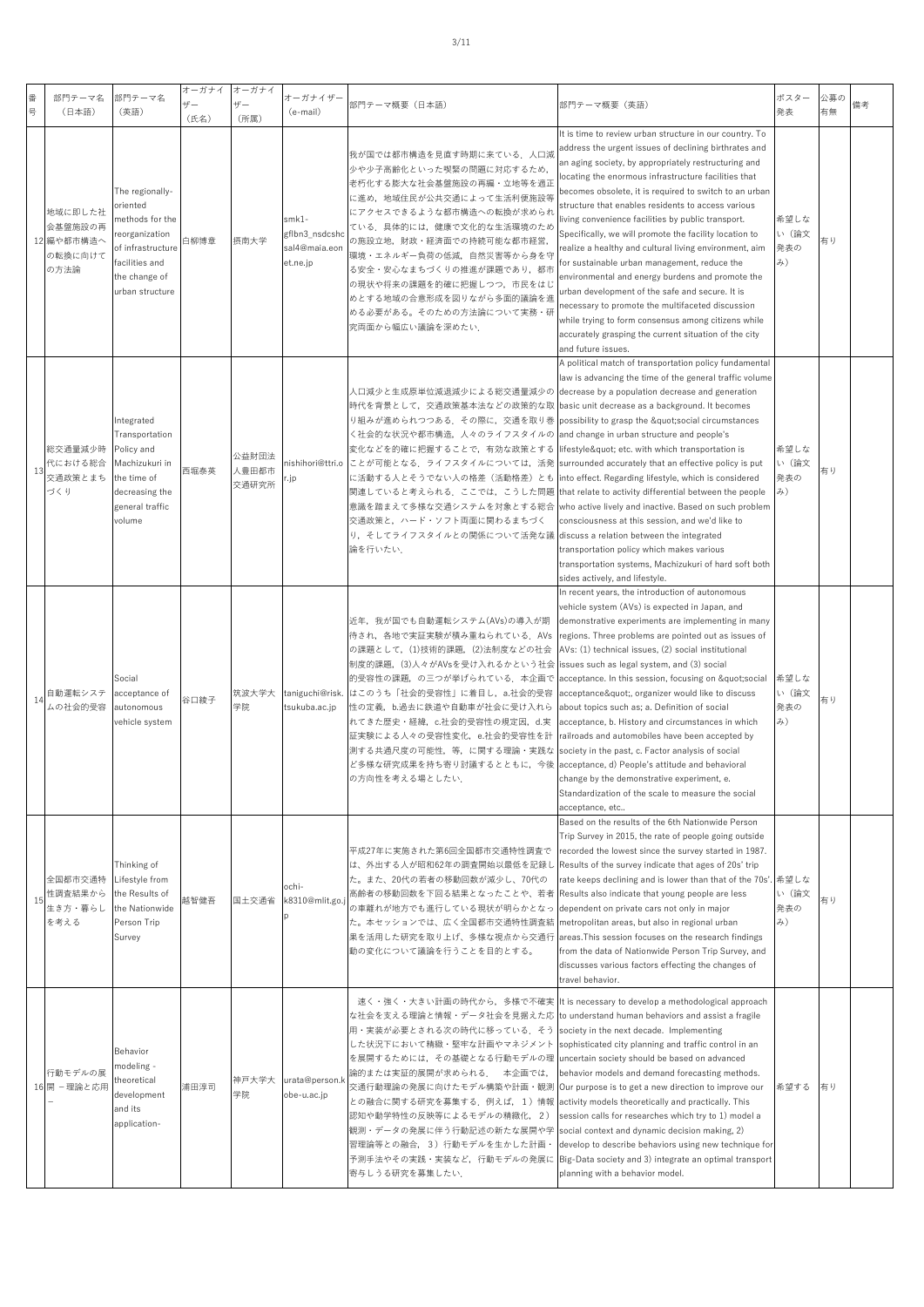| 番  | 部門テーマ名                            | 部門テーマ名                                                                                   | オーガナイ<br>ザー | オーガナイ<br>ザー  | オーガナイザー                         | 部門テーマ概要(日本語)                                                                                                                                                                                                                                                                                                                                                           | 部門テーマ概要(英語)                                                                                                                                                                                                                                                                                                                                                                                                                                                                                                                                                                                                                                                                                                                                                         | ポスター                       | 公募の | 備考 |
|----|-----------------------------------|------------------------------------------------------------------------------------------|-------------|--------------|---------------------------------|------------------------------------------------------------------------------------------------------------------------------------------------------------------------------------------------------------------------------------------------------------------------------------------------------------------------------------------------------------------------|---------------------------------------------------------------------------------------------------------------------------------------------------------------------------------------------------------------------------------------------------------------------------------------------------------------------------------------------------------------------------------------------------------------------------------------------------------------------------------------------------------------------------------------------------------------------------------------------------------------------------------------------------------------------------------------------------------------------------------------------------------------------|----------------------------|-----|----|
| 号  | (日本語)                             | (英語)                                                                                     | (氏名)        | (所属)         | (e-mail)                        |                                                                                                                                                                                                                                                                                                                                                                        |                                                                                                                                                                                                                                                                                                                                                                                                                                                                                                                                                                                                                                                                                                                                                                     | 発表                         | 有無  |    |
|    | 人口減少時代の<br>17 居住地選択と都<br>市構造      | Residential<br>ocation Choice<br>and Urban<br>Structure in the<br>Era of<br>Depopulation | 鈴木温         | 名城大学         | atsuzuki@meijo<br>u.ac.jp-      | すでに本格的な人口減少時代に突入している我が国<br>では、今後、ほぼすべての都市において人口が減少す<br>る。既存の市街地や住宅団地では、高い高齢化率、空<br>き家の増加、商業施設の衰退・撤退等、共通の問題が<br>生じている。人口減少時代においても、都市が活気を<br>取り戻し、持続可能であるためには、都市構造の再編<br>こ向けた取り組みが不可欠である。このような問題意<br>識の下、本セッションでは、人々がどのような居住地<br>を選択しているのか、居住者のQOLの高い居住地はど<br>のような特徴を持っているのか、また、その結果とし<br>て現出する都市構造等について、実証分析、シミュ<br>レーション、都市政策評価等の多様な観点から発表、<br>討議を行う。                  | In Japan where is in the era of population decrease,<br>population of most of cities will be decreasing in the<br>near future. Common problems such as high aging<br>ate, vacant houses and decline of commerce are<br>progressing in the existing urbanized area or housing<br>complexes. Redevelopment and regeneration are<br>essential for residential area to get back vitality and<br>be sustainable even in the era of depopulation. Under<br>the recognition, this session focuses and discusses on $\partial$ )<br>the tendency of residential location choice,<br>characteristics of residential area with high QOL and<br>resulting urban structure through various approaches<br>such as positive analysis, simulation, policy evaluation<br>and so on. | 希望しな<br>い(論文<br>発表の        | 有り  |    |
|    | ITS (高度道路交<br>18 通システム)の<br>新サービス | <b>Vext Stage of</b><br>ntelligent<br>Transport<br>Systems                               | 松本修一        | 文教大学         | shuichi@shona<br>n.bunkyo.ac.jp | ETC、VICSやカーナビなどの普及、 IT技術と道路と<br>の融合などにより、ITSは先進技術の検討段階から社<br>会に浸透させるための新たな段階となるべき転換期を<br>迎えている。また、ETC2.0、電気自動車、自動運転<br>技術など新しい移動技術の開発、実証実験が試みられ<br>ている。本セッションでは、ITSの最先端の技術開発<br>やそれに伴う新たな活用方法などITSの技術開発に伴<br>う新たなシステム、サービス、ソリューションなどに<br>関して議論を行う。                                                                                                                     | Due to the spread of ETC, VICS, car navigations<br>systems and other technologies, and the fusion of<br>nformation Technology and roads, a transitional<br>period is beginning where ITS will shift from the stage<br>of studies of an advanced technology to a new stage<br>of penetration into society. Under these conditions, it<br>will be necessary going forward to adapt ITS services<br>and technologies, and actually adopt them in the field.<br>Therefore, in this session advanced technologies,<br>services and solutions of ITS will be discuss.                                                                                                                                                                                                     | 希望する                       | 有り  |    |
|    | Network<br>19 Scienceと土木<br>計画    | Vetwork<br>Science in<br>nfrastructure<br>Planning                                       | 倉内文孝        | 岐阜大学         | kurauchi@gifu-<br>u.ac.jp       | 本企画セッションでは、昨年度に引き続きNetwork<br>Scienceを土木計画における様々な分野へ適用した研<br>究を広く募る.Network Scienceの土木計画における<br>新たな可能性について集中的に討議する.                                                                                                                                                                                                                                                    | ollowing to the session held in last year, this<br>organised session invites papers applying Network<br>Science method onto various Infrastructure Planning<br>problems. We shall discuss the potential of applying<br>Network Science in our field.                                                                                                                                                                                                                                                                                                                                                                                                                                                                                                                | 希望しな<br>い (論文<br>発表の<br>み) | 有り  |    |
|    | 20 空間統計                           | Spatial<br>statistics and<br>spatial data<br>analysis                                    | 頼谷創         | 神戸大学         | hseya@people.<br>kobe-u.ac.jp   | 土木計画学における政策分析・予測・評価やそのため<br>のモデリングにおいては,様々な空間データを扱う必<br>要があり,空間データに内在する特質とこれに対する<br>統計学的な面での考慮の必要性に関して,以前からそ<br>の重要性が認識されてきた.本セッションは,空間<br>データを扱った統計学的なアプローチによる様々な研<br>究を公募し,空間データを用いた統計分析の最新の研<br>究動向についての情報交換と議論を行うことを目的と<br>する.                                                                                                                                     | Spatial analysis is required for policy analysis,<br>forecasting and evaluation in the field of infrastructure<br>planning and needs to consider the statistical aspects<br>of the data. New academic fields such as spatial<br>statistics and spatial econometrics have registered a<br>dramatic increase of the interest. This session is<br>organized by Dr. Daisuke Murakami to explore the<br>breadth and depth of spatial statistical data analysis<br>and calls for relevant papers.                                                                                                                                                                                                                                                                         | 希望しな<br>い(論文<br>発表の<br>み)  | 有り  |    |
|    | 地域の水系・水<br>循環のマネジメ<br>ントとまちづく     | Regional<br>Planning and<br>Management<br>Focusing on<br>Water Cycle and<br>Water Shed   | 佐々木葉        | 早稲田大学<br>部   |                                 | 激甚化する災害・人口減少にともなうインフラの劣化<br>は地域の大きな課題であり、これには地域の空間計画<br>とコミュニティの再生といった総合的な観点からの取<br>り組みが必要である。その際、各地の水を活かしたま<br>ちづくりや流域水循環計画などに様々な地域再生のヒ<br>ントが見出せる。そこで本セッションでは、水に関わ<br>創造理工学 yoh@waseda.jp るインフラや水辺空間の再生、さらには流域としての<br>総合的計画など、地域の水系・水循環のマネジメント<br>に関わる様々な研究を通して、地域再生への総合的ア<br>プローチの枠組みを浮かび上がらせたい。流域、水循<br>環、グリーンインフラ、水辺利用、地域自治などを<br>キーワードとした計画手法や事例研究などの投稿を期<br>待する | The deterioration of infrastructures caused by drastic<br>disasters and population decrease and so on have<br>been serious problem in Japan. Facing such problem,<br>comprehensive efforts such as local spatial<br>edevelopment and community revitalization are<br>equired. Water is considered a key issue in such<br>activities. So in this session we expect to discuss the<br>advanced cases and studies on infrastructure<br>development and/or design for water system<br>management for revitalization region from various<br>viewpoints. Presentations with keywords of water<br>cycle, water shed, regional revitalization, regional<br>community, green infrastructure, waterside use, local<br>governance and so on are welcomed.                      | 希望しな<br>い (論文<br>発表の<br>み) | 旬り  |    |
| 22 | 平面交差の交通<br>制御方式                   | Traffic control<br>types of at-<br>grade<br>ntersections                                 | 井料美帆        | 名古屋大学<br>大学院 | iryo@nagoya-<br>u.jp            | ラウンドアバウトが普及しはじめ、不必要な信号の撤<br>去の議論も進む昨今,信号交差点,無信号一時停止交<br>差点,ラウンドアバウトといった様々な平面交差部の<br>交通制御方式をどのように合理的に選択していくのか<br>が重要な課題である.同様に,単路部横断に関して<br>も、二段階横断や信号の設置の可否を判断するための<br> 知見を深めていく必要がある.  本セッションでは,<br>利用者実態を踏まえて,円滑性と安全性を担保する平<br>面交差制御方式をどのように検討・選択していくべき [the above issues to guarantee safety and efficiency                                                         | Recently, roundabout starts to be diffused and there<br>are discussions to remove unnecessary traffic signals.<br>Therefore, how to select control types of at-grade<br>ntersections, such as signalized, two-way stop-<br>controlled intersection and roundabout, is an<br>mportant issue. Similarly, it is also necessary to<br>deepen knowledge about crosswalk type choice at<br>basic sections, such as two-stage and signalized<br>crosswalks. In this session, we would like to discuss                                                                                                                                                                                                                                                                      | 希望しな<br>い (論文<br>発表の<br>み) | 有り  |    |

かについて議論したい. 各種制御方式の比較分析, 新 たな制御方式の提案・改良や利用者行動分析等に関す taking user behaviors into account. Comparison analysis of different control types, proposal of new control types, user behavior analysis and other related

Τ

┬

papers are welcome.

る研究事例を募集する.

┱

Τ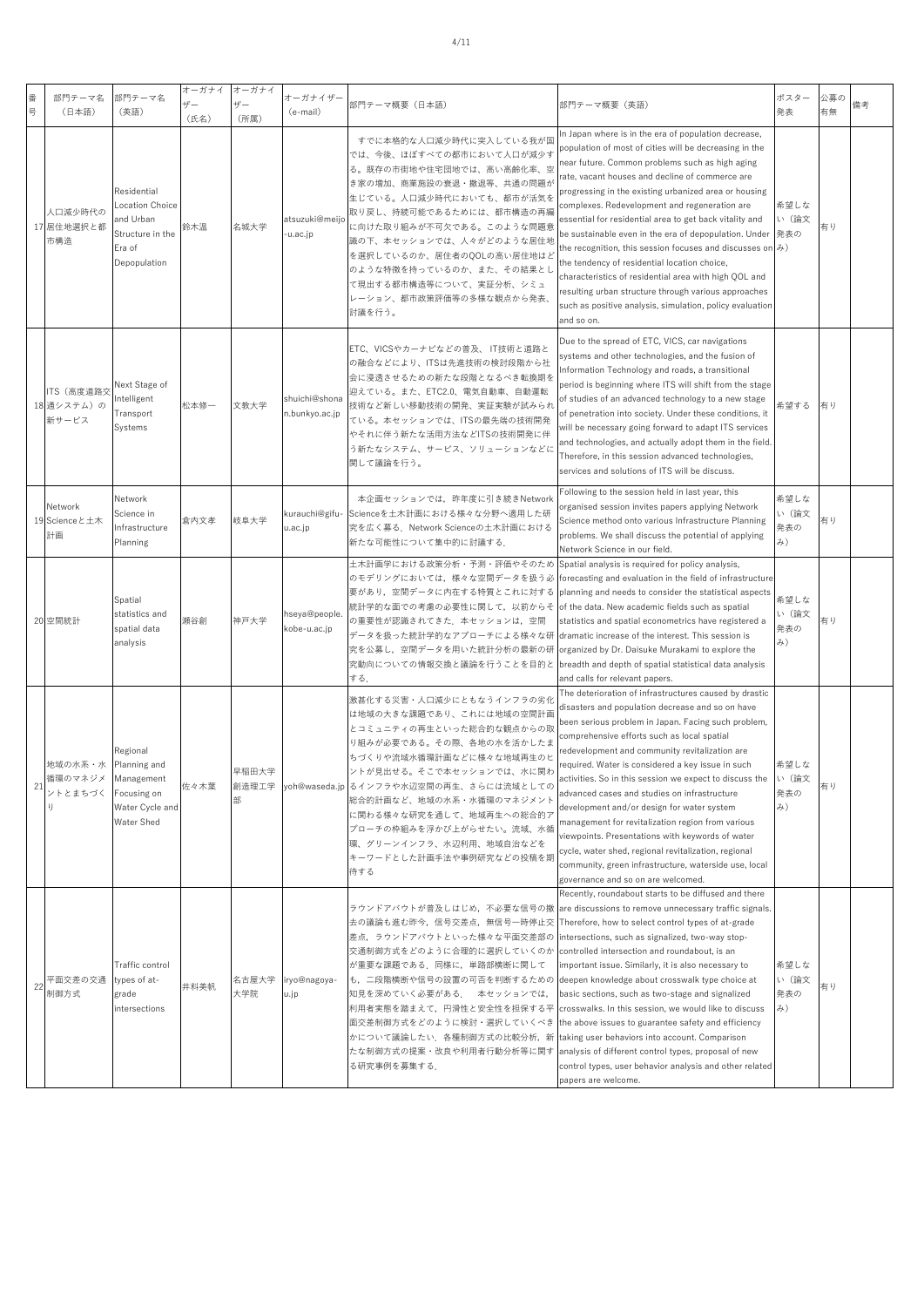| 番<br>뮹 | 部門テーマ名<br>(日本語)                             | 部門テーマ名<br>(英語)                                                                                        | オーガナイ<br>$+$ $+$<br>(氏名) | オーガナイ<br>ザー<br>(所属) | オーガナイザー<br>(e-mail)                         | 部門テーマ概要(日本語)                                                                                                                                                                                                                                                                                                                                                                                                                                                                                                                                                                                                                 | 部門テーマ概要(英語)                                                                                                                                                                                                                                                                                                                                                                                                                                                                                                                                                                                                                                                  | ポスター<br>発表                 | 公募の<br>有無 | 備考 |
|--------|---------------------------------------------|-------------------------------------------------------------------------------------------------------|--------------------------|---------------------|---------------------------------------------|------------------------------------------------------------------------------------------------------------------------------------------------------------------------------------------------------------------------------------------------------------------------------------------------------------------------------------------------------------------------------------------------------------------------------------------------------------------------------------------------------------------------------------------------------------------------------------------------------------------------------|--------------------------------------------------------------------------------------------------------------------------------------------------------------------------------------------------------------------------------------------------------------------------------------------------------------------------------------------------------------------------------------------------------------------------------------------------------------------------------------------------------------------------------------------------------------------------------------------------------------------------------------------------------------|----------------------------|-----------|----|
|        | 自転車利用環境<br>向上のアプロー<br>23 チ -自転車の<br>活用を目指して | Approach to<br>improvement of<br>cycling<br>environment -<br>for the better<br>bicycle<br>utilization | 山中英生                     | 徳島大学大<br>学院         | yamanaka@ce.<br>okushima-<br>u.ac.jp        | 自転車活用推進法の施行により、今後、自転車のよ<br>り多様な利用が期待されている.しかし,わが国では Bicycles" is expected to encourage bicycle use in<br>現状でもすでに多くの自転車が利用されており,課題  various situations or purposes.  On the other hand,<br>も存在する. そのような状況から, "より自転車を活<br>用できる環境"をいかにして構築するか.本セッショ<br>果的に活用できる利用環境(特にインフラ整備や運用<br>に,自転車利用環境の将来ビジョンや,それを目指す discuss especially about the future vision or<br>ための戦略の議論を期待したい.                                                                                                                                                                                                                                                    | Enforcement of "Act on Promotion of Use of<br>we've already used bicycles with many problems for<br>long years. How we should solve those problems and い (論文<br>ンでは,現状の課題にも配慮しつつ,自転車をより効  develop the better environment for use of bicycles? In 発表の<br>our session, we'll share findings about development of $\partial$ .)<br>に関する施策)についての知見を共有,議論する.特  bicycle facilities or measurement of operations, and<br>strategies, in consideration of the current conditions.                                                                                                                                                                                    | 希望しな                       | 有り        |    |
| 24     | RTを活かした<br>まちづくり                            | Urban renewal<br>with light rail<br>system                                                            | 伊藤雅                      | 広島工業大<br>学          | t.itoh.sn@cc.it-<br>hiroshima.ac.jp         | 我が国のLRT整備は宇都宮市のLRT路線新設のほか、<br>既存の路面電車においては福井市でトラムトレインに  Introduction of LRT systems have recently made<br>よるLRT導入など,新たな展開がみられる.一方,欧  progress in Japanese cities (e.g. Utsunomiya, Fukui<br>州のLRT整備は,ストラスブールと隣接するドイツへ  etc.). On the other hand, in European cities (e.g.<br>備が堅調に進められており,都市再生ツールとしての  much more progress and played important role as<br>役割をますます高めている.本企画セッションでは,<br>従来からいわれているLRT導入に際しての課題(社会 will focus not only on conventional issues (e.g. the<br>的合意形成、道路空間の再配分など)のみならず、多<br>様な便益の評価(市街地の歩行空間の安全性向上,街  reallocation of road space, etc.) but also various<br>見をさらに深化させるために、多面的かつ集中的に討 etc.).<br>議したい. | の路線の延伸や,デンマークでのLRTの新設などの整  Strasbourg, Aahus etc.), they have been steadily made<br>urban renewal tools. The discussion in this session<br>method to form consensus for LRT introduction,<br>路空間のデザイン性の向上など)の視点についての知 aspects of evaluation (e.g. traffic safety, urban design                                                                                                                                                                                                                                                                                                                                                                               | 希望しな<br>い (論文<br>発表の<br>み) | 有り        |    |
| 25     | 社会基盤と学校<br>教育                               | Infrastructure<br>and school<br>education                                                             | 松村暢彦                     | 愛媛大学                | matsumura.nob<br>uhiko.bc@ehim<br>e-u.ac.jp | ジメント教育など理論的、実践的研究が蓄積されてき  management on the topic of education in disaster<br>た。平成29年に公表された新学習指導要領では、防<br>災・安全教育がさらに充実化され、社会に開かれた教<br>育課程の実現をはかっていくことになっている。今後 <br>より一層、学校教育における社会基盤を通した学習プ<br>ログラムやそれを支援していく土木技術者の役割は一<br>層、増していくと考えられる。そこで本セッションで  <br>は、初等、中等教育における社会基盤を通した学びに<br>関する理論的、実践的な研究報告を行い、土木計画の <br>専門家の役割を再考するとともに学校教育で求められ of civil planning experts, and discuss the learning<br>る学習プログラム等に関して討議する。                                                                                                                                                                                                         | A substantial amount of both theoretical and practical<br>これまで土木計画学では防災教育、モビリティ・マネ  research has been done in infrastructure planning and<br>prevention and mobility management. The new<br>curriculum guidelines officially announced in 2017<br>show a strengthened emphasis on improving disaster<br>prevention/safety education and aim to realize a<br>curriculum which is open to society. Therefore, in this<br>session, we will report on theoretical and practical<br>research on learning through the infrastructure in<br>primary and secondary education, reconsider the role<br>programs and other aspects sought after in formal<br>education. | 希望しな<br>い (論文<br>発表の<br>み) | 有り        |    |
| 26     | 国際・国内物流<br>ネットワークに<br>おける拠点とし<br>ての港湾       | Port -<br>International<br>and Domestic<br>Transportation<br>Hub-                                     | 石黒一彦                     | 神戸大学大<br>学院         | ne.kobe-<br>u.ac.jp                         | 国際物流においては、2国間・多国間における貿易障<br>壁撤廃の流れ、スエズ運河とパナマ運河の拡張、近年  international transportation environment such as<br>商用利用の事例が積み重なりつつある北極海航路の普  progress of bi-lateral and multi-lateral trade<br>及可能性の高まりなどにより、今後さらに多様な海上  liberalization, expansion of Suez Canal and Panama<br>の競争力強化のため、ならびに運輸部門における二酸 in order to promote Super Hub Ports to reinforce<br>化炭素排出量削減のために、内航海運のさらなる有効 international competitiveness of industries and to<br>利用が欠かせない。本セッションでは、港湾、海運、<br>ならびに関連するロジスティクス環境の現状の課題と<br>将来の見通しについて情報を共有し、今後の港湾政<br>策、海運政策、物流企業戦略のあり方について集中討 shipping industry and related logistics environment<br>議を行う。                   | Further various maritime transportation networks will<br>be formed in near future due to dramatic change in<br>輸送ネットワークの形成が予想される。国内物流にお  Canal, and popularization of Northern Sea Route. It is<br>ishiguro@mariti いては、国際戦略港湾の発展と活用による輸出入企業 desirable to make an effective use of coastal shipping<br>reduce carbon footprint of transportation sector in<br>Japan. This session aims 1) to share information on<br>current situation and future prospects of port,<br>and 2) to discuss port policy, maritime policy and<br>strategy of logistics industry.                                                                                                 | 希望しな<br>い (論文<br>発表の<br>み) | 有り        |    |
|        | 地域公共交通<br>27 サービスの計画<br>技術                  | Planning<br>technology for<br>local public<br>transport<br>service                                    | 喜多秀行                     | 神戸大学大<br>学院         | kita@crystal.ko<br>be-u.ac.jp               | 立地や都市活動と有機的に関連づけられた交通網形成<br>という視点がようやく地域公共交通計画に求められる  It is a great concern of local communities to find<br>ようになってきた。しかし,持続可能な形でどこにど  adequate levels of service provision for each areas<br>のようなサービスをいかなる方法で提供するかという<br>地域公共交通計画が十全な形で策定されているわけで sustainability, because public transport is an<br>はない、その原因として、計画策定の方法論とそれを<br>具現化するための計画手法からなる「地域公共交通の<br>が挙げられる.そこで本セッションでは,調査・分<br>析・評価の手法とその有効性,限界,問題点などに関  provide an opportunity for it through intensive<br>する最新の知見を持ち寄り,集中的な討議を通じて,<br>生活交通サービス確保のための技術の一層の充実と実 evaluation, etc.<br>用展開を図りたい.                                                                       | and measures to provide it with efficiency and<br>infrastructure for life. For such a purpose, to<br>systematize planning technology for local transport is<br>計画技術」が必ずしも体系的に整備されていないこと  necessary both in methodology and relating methods.<br>Under this recognition, this organized session aims to<br>discussion on new developments in survey, analysis,                                                                                                                                                                                                                                                                                                | 希望しな<br>い (論文<br>発表の<br>み) | 有り        |    |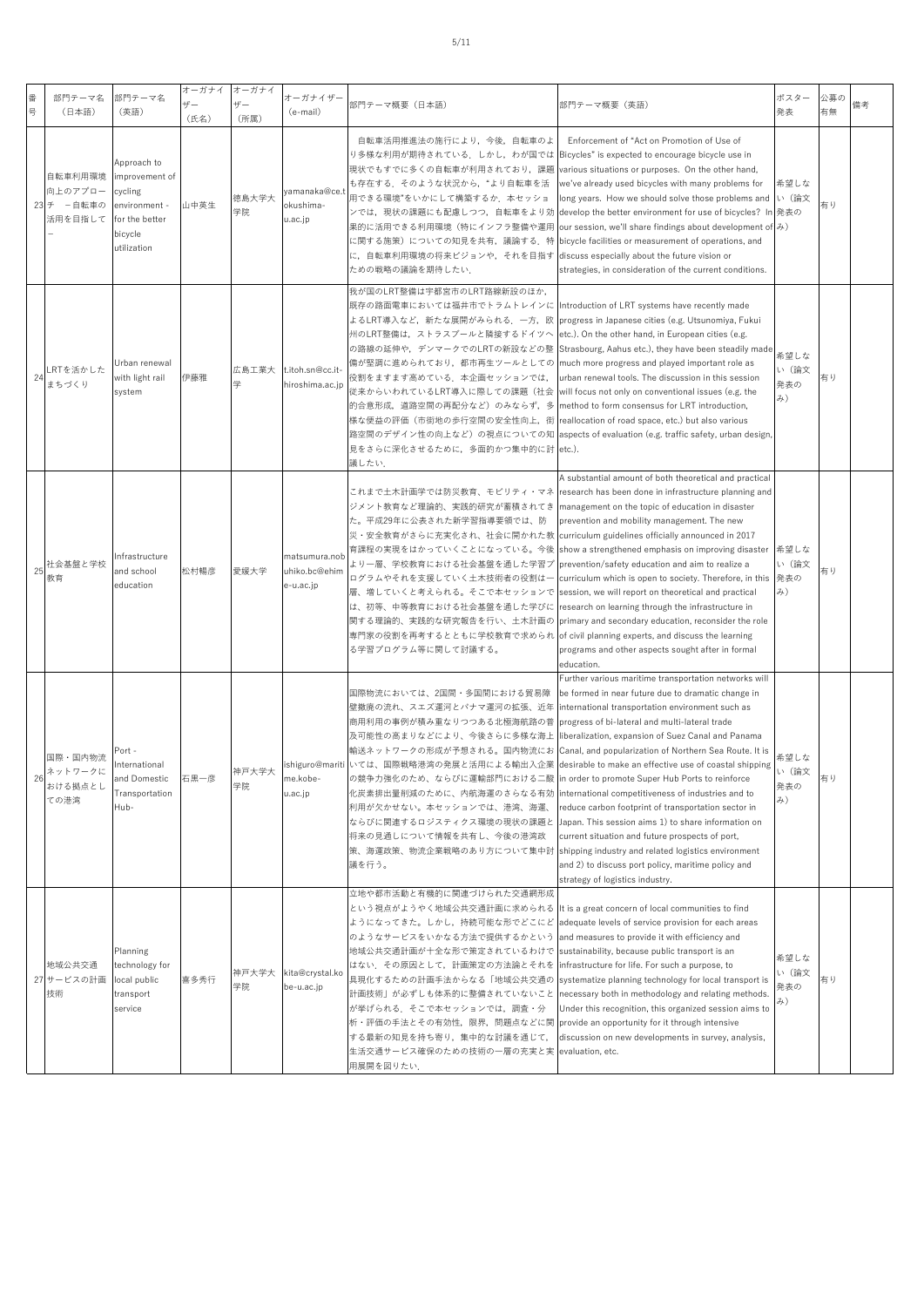| 番<br>号 |    | 部門テーマ名<br>(日本語)                     | 部門テーマ名<br>(英語)                                                                                                                | オーガナイ<br>$+$ $+$<br>(氏名) | オーガナイ<br>$+ -$<br>(所属) | オーガナイザー<br>(e-mail)                         | 部門テーマ概要 (日本語)                                                                                                                                                                                                                                                                                                                                                                                | 部門テーマ概要(英語)                                                                                                                                                                                                                                                                                                                                                                                                                                                                                                                                                                                                                                                                                                                                                    | ポスター<br>発表                 | 公募の<br>有無 | 備考                                                                                        |
|--------|----|-------------------------------------|-------------------------------------------------------------------------------------------------------------------------------|--------------------------|------------------------|---------------------------------------------|----------------------------------------------------------------------------------------------------------------------------------------------------------------------------------------------------------------------------------------------------------------------------------------------------------------------------------------------------------------------------------------------|----------------------------------------------------------------------------------------------------------------------------------------------------------------------------------------------------------------------------------------------------------------------------------------------------------------------------------------------------------------------------------------------------------------------------------------------------------------------------------------------------------------------------------------------------------------------------------------------------------------------------------------------------------------------------------------------------------------------------------------------------------------|----------------------------|-----------|-------------------------------------------------------------------------------------------|
|        | 28 | 場のデザインに<br>資する多様な調<br>査・研究手法の<br>検討 | Workshop for<br>creation of<br>various research 田中尚人<br>approaches in<br>Ba-design                                            |                          | 熊本大学                   | naotot@kuman<br>oto-u.ac.jp                 | 「場のデザイン研究会」では、現場を当事者たちが実<br>践知を生成する彩りのある場と考え,人々の思考,<br>ネットワークやルール,設えなどを臨床的なアプロ-<br>チで解明し、その場をハード、ソフトの両面からデザ<br>インする技術及び理論を見いだす研究体系を構築した<br>いと考える.今回は,地域づくりや公共空間のデザイ<br>ン、コミュニティのガバナンス、土木計画的なマネジ<br>メントが必要なあらゆる現場において、アクションリ<br>サーにおいて実践知を記述する手法や、質的・量的両<br>方のアプローチからメタ分析を行う手法など多様な調<br>査・研究手法議論したい.多様な主体の連携,世代間<br>の文化継承、コミュニティ自体の持続可能性、など実<br>践的な研究を募集する.                                   | In the Ba-design research workshop, we think that<br>research field is fruitful where practitioners create<br>practical knowledge. It is necessary to develop<br>research system on the sight for create Ba-design's<br>technique and theory clinically focusing on decision<br>naking, network and rules, relation between external<br>environment. In this session, we want to talk about<br>esearch technique and method, such as description<br>echnique of practical knowledge and meta-analyzing<br>method from the both approaches of qualitative /<br>quantitative research. It will be valuable for<br>nfrastructure planning and management such as<br>community development, public space design and<br>community governance.                       | 希望しな<br>い (論文<br>発表の<br>み) | 有り        | 論文発表<br>希望があ<br>まりにも<br>多い場合<br>には,ポ<br>スター発<br>表を検討<br>します.<br>よろし<br>く, お願<br>いしま<br>す. |
|        | 29 | 都市の歴史と空<br>間計画                      | Urban History<br>and Planning                                                                                                 | 山口敬太                     | 京都大学大<br>学院            | a.8m@kyoto-<br>u.ac.jp                      | 都市の空間計画を行う上で、都市空間の形成過程や形<br>成メカニズムの理解は欠かせない。本セッションで<br>は、昨年のセッション「都市-インフラ-計画の歴<br>史」に引き続き、「都市の歴史と空間計画」に関わる<br>主題として、都市の歴史性、都市空間の形成過程や形<br>ramaguchi.keit 成メカニズム、インフラ等の計画・建設行為の意義な<br>どを取りあげ、研究の主題と方法についての議論を深<br>める。従来の都市史、土木史研究に加え、交通・経<br>済・防災に関わる公共政策の歴史や社会基盤の計画<br>史、現代のまちづくり史など、新たな研究領域の拡張<br>を目指すとともに、現在の「歴史まちづくり」の枠を<br>越えた、都市の歴史と空間計画の相互の関係づけにつ<br>いての議論を深めたい。                       | This session is expected to deepen the discussion<br>about the subject and method of research, taking up<br>the significance of urban history, the urban formation<br>process and its mechanism, the significance of<br>planning and infrastructural construction. This session<br>aims to discuss new research areas such as the<br>istory of public policy related to traffic, economy,<br>disaster prevention, and such as the history of<br>nfrastructure planning, the history of modern urban<br>development, in addition to traditional studies of<br>urban history. Also, in this session it is expected to<br>discuss the relationship between urban history and<br>spatial planning, beyond the framework of the current<br>"Historic Preservation". | 希望しな<br>い (論文<br>発表の<br>み) | 有り        |                                                                                           |
|        |    | 都市間旅客交通<br>30の調査・分析・<br>評価手法の開発     | Development of<br>survey, analysis<br>and evaluation<br>technique for<br>the long-<br>distance<br>passenger<br>transportation | 山口裕通                     | 金沢大学                   | hyamaguchi@s<br>e.kanazawa-<br>u.ac.jp      | 都市間レベルの長距離旅客交通には,交通発生の非日<br>常性・旅客が持つ情報の不完備性・需要薄によるサー<br>ビス供給制約・複数のサービスの複合利用による複雑<br>なネットワーク効果など、長距離・低頻度の旅行であ<br>ることに起因する特徴が多く存在する。このような特<br>徴から、都市圏内の方法論を、そのまま適用できない<br>ケースが多く存在する. 本セッションでは、純流動調<br>査・携帯電話位置情報データ・Web調査などを対象と<br>した調査・分析手法の開発,乗り継ぎ・乗り換えを伴<br>う交通行動,長期的な需要動向,および幹線ネット<br>ワーク計画問題など、都市間旅客交通に特有の特性を<br>考慮した調査・分析・評価方法の開発に関わる研究を<br>幅広く募集し,討論を行う.                               | nter-city Passenger Transportation has particular<br>characteristics which are not found in urban daily<br>transportation, such as irregular trip generation,<br>ncomplete information of travelers, supply constraints 希望しな<br>derived from low demand density, complex effect of<br>service through multi-modal network, and so on.<br>Development trials of new survey, analysis, and<br>evaluation techniques considering characteristics of<br>nter-city (or long distance) travels above are widely<br>athered and discussed in this session.                                                                                                                                                                                                            | い (論文<br>発表の<br>み)         | 有り        |                                                                                           |
|        |    | 社会基盤計画遂<br>31 行のためのレジ<br>リエンス能力     | Resilience Skills<br>for<br>Infrastructure<br>Planner under<br>Uncertainty                                                    | 岩倉成志                     | 芝浦工業大<br>学             | iwakura@sic.sł<br>ibaura-it.ac.jp           | わが国は,国・自治体の財政上も交通企業の経営上も<br>大規模な社会基盤投資が容易でない状況にあり、従来<br>に増して複雑で対応が難しく、質的な転換も求められ<br>るインフラ計画の時代を迎えている。レジリエンス能<br> 力とは、「困難な状況に上手に適応し、所期の目的を<br>遂行する能力」と定義される.これからの日本には,<br>このレジリエンス能力を備えた人材を多く輩出するこ<br>とが重要かつ必須である。しかし、近年のプロジェク<br>ト減少と共に、土木エンジニアのレジリエンス能力の<br>低下が顕在化している. 本セッションは、プロジェク<br>トの難局を乗り越え,その多くを成功に導いた先駆者<br>を対象に、土木計画者に必要なレジリエンス能力と能<br>力形成過程を議論する.                                | With the severe financial conditions, Japanese<br>nfrastructure planning is definitely facing some<br>complex and difficult situations. Resilience is defined<br>as successful adaptation to adversity, including<br>successful recovery from adverse life events and<br>sustainability in relation to challenges. It is important<br>to produce a lot of human resources with resilience<br>skills. However, declining resilience skills of civil<br>engineers will have become obvious. In this session,<br>we will discuss the resilience skills and capacity<br>building process needed for the civil engineering<br>planner using oral history of several pioneers who<br>have overcome the project difficulties and led many of<br>them to success.      | 希望しな<br>い (論文<br>発表の<br>み) | 無し        |                                                                                           |
|        |    | 航空交通システ<br>32 ムの進化と分析<br>技術         | Renovation of<br>Air<br>Transportation<br>System                                                                              | 平田輝満                     | 茨城大学                   | terumitsu.hirat<br>a.a@vc.ibaraki.<br>ac.jp | より安全で効率的な、環境にやさしい航空交通を目指<br>し、世界で航空交通システムの革新プログラムが進展<br>している。我が国でもCARATSと呼ばれる空のITSプ<br>ログラムが2010年に策定,産学官が連携して取り組<br>みつつ、段階的に実行に移されている。また、航空機<br>のトラジェクトリデータ(CARATS OPEN DATA)が<br>国交省から公開されたこともあり、航空交通システム<br>に関する研究開発もこの10年で大きく進展した. 本<br>セッションでは、空港・空域の効率的な運用に関する<br> 新たな方法論,航空分野における環境や災害などの政<br>策課題への対応などに関する最新の研究成果の報告<br>を,土木計画学と航空宇宙学会の研究者・実務者から<br>募集し、分野を越えた情報共有と議論を行うことを目<br>的とする. | The next generation air transportation system<br>programs have been implemented gradually among<br>several regions in the world including Japan, and the<br>aircraft trajectory data that was openly provided by<br>lapanese civil aviation bureau for researches has<br>enhanced the researches in this field. This session is<br>organized for enhancing the discussion of next<br>generation air transportation system among the<br>esearchers/practitioners in different research fields<br>ncluding IP and Aeronautical engineering and for<br>proposing the new ideas about air traffic control<br>procedures, how to design the airspace sectors,<br>environmental mitigation etc.                                                                      | 希望しな<br>い (論文<br>発表の<br>み) | 有り        |                                                                                           |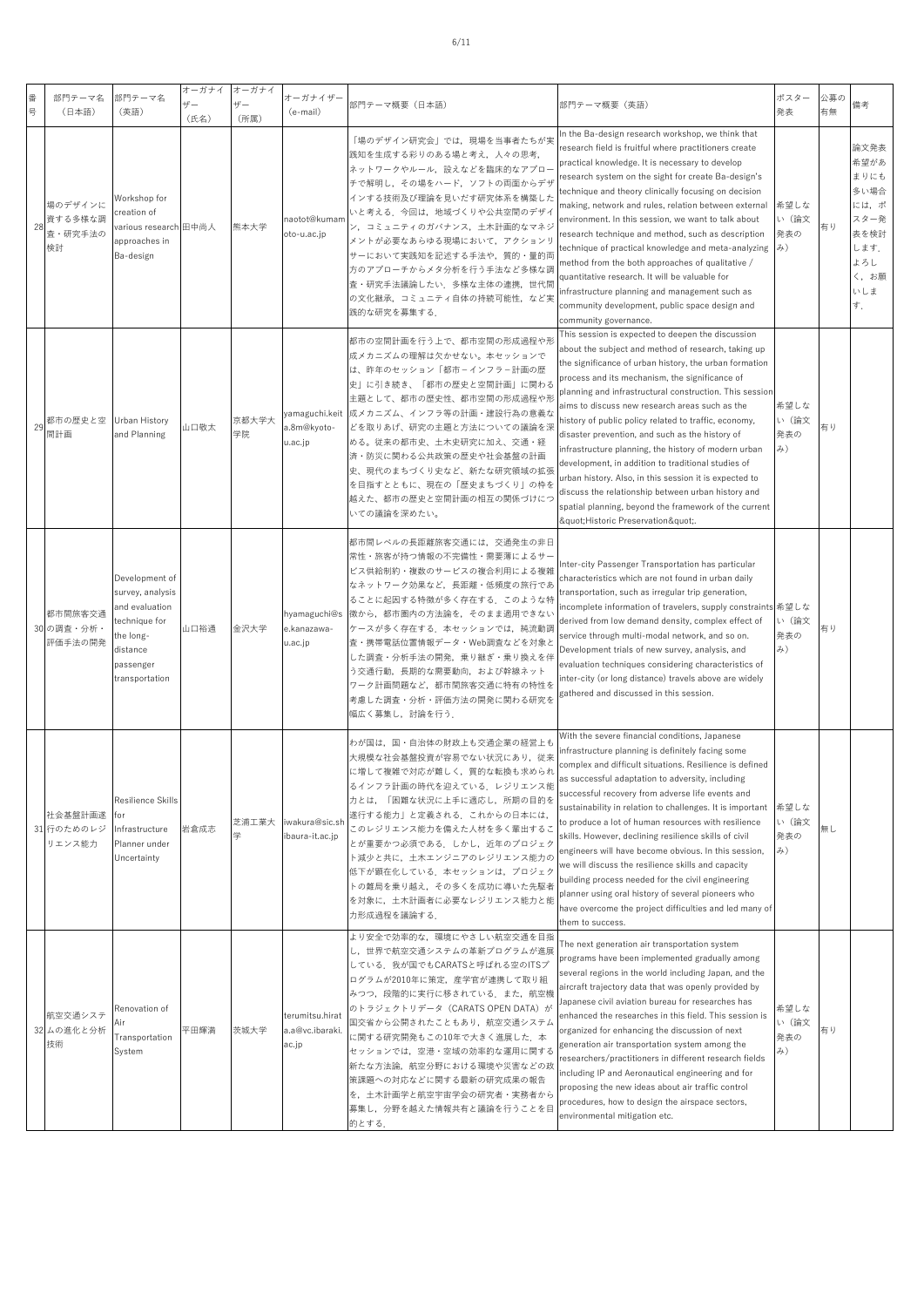| 番<br>号 | 部門テーマ名<br>(日本語)                         | 部門テーマ名<br>(英語)                                                                                                               | オーガナイ<br>ザー<br>(氏名) | オーガナイ<br>ザー<br>(所属) | オーガナイザー<br>(e-mail)                     | 部門テーマ概要(日本語)                                                                                                                                                                                                                                                                                                                                                        | 部門テーマ概要(英語)                                                                                                                                                                                                                                                                                                                                                                                                                                                                                                                                                                                                                                                                                                                                                                         | ポスター<br>発表                 | 公募の<br>有無 | 備考 |
|--------|-----------------------------------------|------------------------------------------------------------------------------------------------------------------------------|---------------------|---------------------|-----------------------------------------|---------------------------------------------------------------------------------------------------------------------------------------------------------------------------------------------------------------------------------------------------------------------------------------------------------------------------------------------------------------------|-------------------------------------------------------------------------------------------------------------------------------------------------------------------------------------------------------------------------------------------------------------------------------------------------------------------------------------------------------------------------------------------------------------------------------------------------------------------------------------------------------------------------------------------------------------------------------------------------------------------------------------------------------------------------------------------------------------------------------------------------------------------------------------|----------------------------|-----------|----|
|        | ラウンドアバウ<br>33 トの性能評価と<br>まちづくり          | Performance<br>Evaluation of<br>Roundabouts<br>and Urban<br>Development                                                      | 鈴木弘司                | 名古屋工業<br>大学大学院      | suzuki.koji@nit<br>ech.ac.jp            | 近年,無信号,信号交差点とならぶ平面交差部の制御<br>方式としてラウンドアバウト(以下,RAB)への理解<br>が深まり、各地で整備が進められている。欧米諸国と<br>比べて,設置数は少ないものの,市街地,郊外部,高<br>速道路ICなど適用場面も増え,また幾何構造条件の異<br>なる設置例も増えている.RABの更なる整備検討を進<br>める上で、挙動分析に基づいた安全性、走行の円滑性<br>評価やわが国独自のRABの性能照査手法の確立が求め<br>られている.ほか,歩行者・自転車への配慮,合意形<br>成,生活環境向上やまちづくり等の空間整備的な視点<br>に関する研究や事例整理が必要である. 本セッション<br>では,上記に関して,研究者のみならず実務者からも<br>成果報告を求めるものとする. | n this session, we focus on performance evaluation<br>method of roundabouts and the utilization of<br>roundabouts for which improve the urban<br>environment. We would like to discuss the latest<br>studies not only capacity, safety of roundabouts, but<br>also measures of effectiveness for driver, pedestrian<br>or cyclist, and empirical analyses about the effect of<br>mplementation of roundabouts in Japan. This session<br>provides the opportunity for all the participants who<br>are interested in this topic.                                                                                                                                                                                                                                                      | 希望しな<br>い (論文<br>発表の<br>み) | 有り        |    |
|        | 人口縮退社会下<br>34 での地域交通の<br>持続可能性          | Sustainability of<br>local transport<br>under Social<br>degeneration                                                         | 猪井博登                | 大阪大学大<br>学院         | inoi@civil.eng.o<br>saka-u.ac.jp        | 我が国が直面する人口縮退局面において、労働力の不<br>足や財政の悪化などが予測される。一方、ICTの進展<br>により個人間の需給のマッチングが容易となり、新た<br>な交通のあり方も示されつつある。このような時代認<br>識のもと、まちの持続可能性、そのまちに住む人々の<br>生活の持続可能性、交通システムの持続可能性などに<br>ついて議論したい。「地域交通に関する規制や補助の<br>あり方、運営組織や収支も含む事業スキーム」、「ス<br>テークホルダー間のミスマッチの現状やその利害調<br>整」、「イベントへの対応などの需給ギャップの調整<br>方法」、「供給が減少していく、長期的な不安定さへ<br>の対応方法」などに関する事例や研究など幅広い発表<br>を期待する。              | Under social degeneration it would occur labor<br>scarcity and financial deterioration. On the other hand,<br>improvements of ICT make matching between<br>demand and supply in persons. It give future mobility.<br>With considering perception of the times, target of<br>this sessions are arguing sustainability of community,<br>people's daily life and transportation system. This<br>session wide welcome both theoretical researches<br>and case studies. Example of topics are shown<br>below.-Business scheme, restrictions and<br>subsidizations for local transportation or mobility -<br>Coordination of interest between stake holders -<br>Ability to cope with an unexpected situation -Counter<br>measurement for shrinking supply capability                     | 希望する                       | 有り        |    |
| 35     | 災害時対応・復<br>旧・復興                         | Disaster<br>Response,<br>Recovery, and<br>Reconstruction                                                                     | 畑山満則                | 京都大学                | hatayama@imd<br>-dpri.kyoto.<br>u.ac.jp | 災害対応・復旧・復興における計画では、災害前に蓄<br>積された知識と災害後に知りえた情報を総合的に取り<br>扱う必要がある。近年では災害対応力をあげるため、<br>教援・救助活動までも計画として盛り込んだタイムラ<br>イン,事業継続計画,事前復興計画といった様々な研<br>究が行われているが、依然、理論と実践の間にある溝<br>が埋まっているとは言い難い状況である.本企画で<br>は、災害後の計画に焦点を置き、様々な角度からの討<br>議を行う.                                                                                                                                | To make valuable disaster response, recovery and<br>reconstruction plan, we have to deal with integrated<br>disaster information including accumulated knowledge<br>before disaster and collected information under<br>disaster. Recently there are a lot of studies from<br>various viewpoints, such as time line approach<br>including rescue and relief activities, business<br>continuity plan for wider area, and reconstruction plar<br>based on probabilistic approach to increase coping<br>capacity against disasters, but we have a gap between<br>theoretical simulation analysis and investigation of<br>actual conditions yet. In this session we focus and<br>discuss on disaster plan under/after disaster.                                                          | 希望しな<br>い (論文<br>発表の<br>み) | 有り        |    |
| 36     | 低炭素で災害に<br>も強い都市・地<br>域の空間構造を<br>検討する手法 | Methods for<br>analyzing the<br>urban and<br>region spatial<br>structure for<br>low-carbon and<br>resilience to<br>disasters | 加藤博和                | 名古屋大学<br>大学院        | kato@genv.nag<br>oya-u.ac.jp            | パリ協定によって低炭素社会推進の目標が明確化し、<br>そのための行動が求められている。一方で、予想され<br>る気候変動への適応策の検討も必要となっている。そ<br>の場合、激甚化すると見込まれる気象災害の考慮が重<br>要である。また、巨大地震・津波等への備えも考える<br>必要があり、これらの課題を人口減少・超高齢化が進<br>む中で解決していくためには、都市・地域の空間構造<br>を変更していかなければならない。そこで、低炭素化<br>と、自然災害への対応を両立しうる都市・地域空間構<br>造への変更の方向性と推進策を検討できる手法の開発<br>について議論する。                                                                   | Paris Agreement indicates the targets promoting low<br>carbon society, and the action is required. On the<br>other hand, it is necessary to examine adaptation<br>measures to climate change, and the consideration of<br>climate disease which will intensify is important. Also,<br>we must prepare measures against the large-scale<br>earthquake and tsunami. To solve these problems in<br>the situation of population decrease and hyper-aging,<br>urban and region spatial structure must be changed.<br>n this session, we discuss the development of<br>methods directing and promoting change in urban and<br>region spatial structure which supports both of low<br>carbon society and correspondence to natural<br>disease.                                             | 希望しな<br>い (論文<br>発表の<br>み) | 有り        |    |
|        | 健康まちづくり<br>37 に向けた実践的<br>アプローチ          | The practical<br>approaches of<br>healthy city<br>development                                                                | 秋山孝正                | 関西大学                | akiyama@kans<br>ai-u.ac.jp              | 少子高齢社会に対応した、医療・健康を中心とした都<br>市の具現化を目指して、健康まちづくりに関する研究<br>成果が報告されている。特に、近年では現実の健康ま<br>ちづくりプロジェクトの動向を踏まえた実践的研究が<br>推進されている。本企画セッションでは、健康まちづ<br>くりの実践的アプローチを取り上げ、将来的な社会シ<br>ステムの方向性を議論する。具体的には、①健康まち<br>づくりのための都市活動とコミュニティ形成(行動<br>論)、②健康まちづくりのための都市構造と生活質の<br>向上(都市論)、③自律的な健康まちづくり(システ<br>ムデザイン)の代表的視点として議論を進める。さら<br>に各論として具体的事例を取り上げ健康まちづくりの<br>実践的技術を整理する。          | Many research results of healthy city development are<br>reported for realizing the future city based on medical<br>and heath activities in the aged society with low<br>birthrate. Therefore, the practical approaches of<br>healthy city development would be summarized to<br>discuss the future direction of social system in the<br>session. The essential issues for discussion are<br>summarized: (1) Activity and community development<br>for healthy city (Urban Activity), (2) Urban structure<br>and quality of life for healthy city (Urban<br>Development) and (3) Self organization of healthy city<br>(System Design). The practical techniques for healthy<br>city development would be summarized with<br>additional discussions in the other individual aspects. | 希望しな<br>い (論文<br>発表の<br>み) | 有り        |    |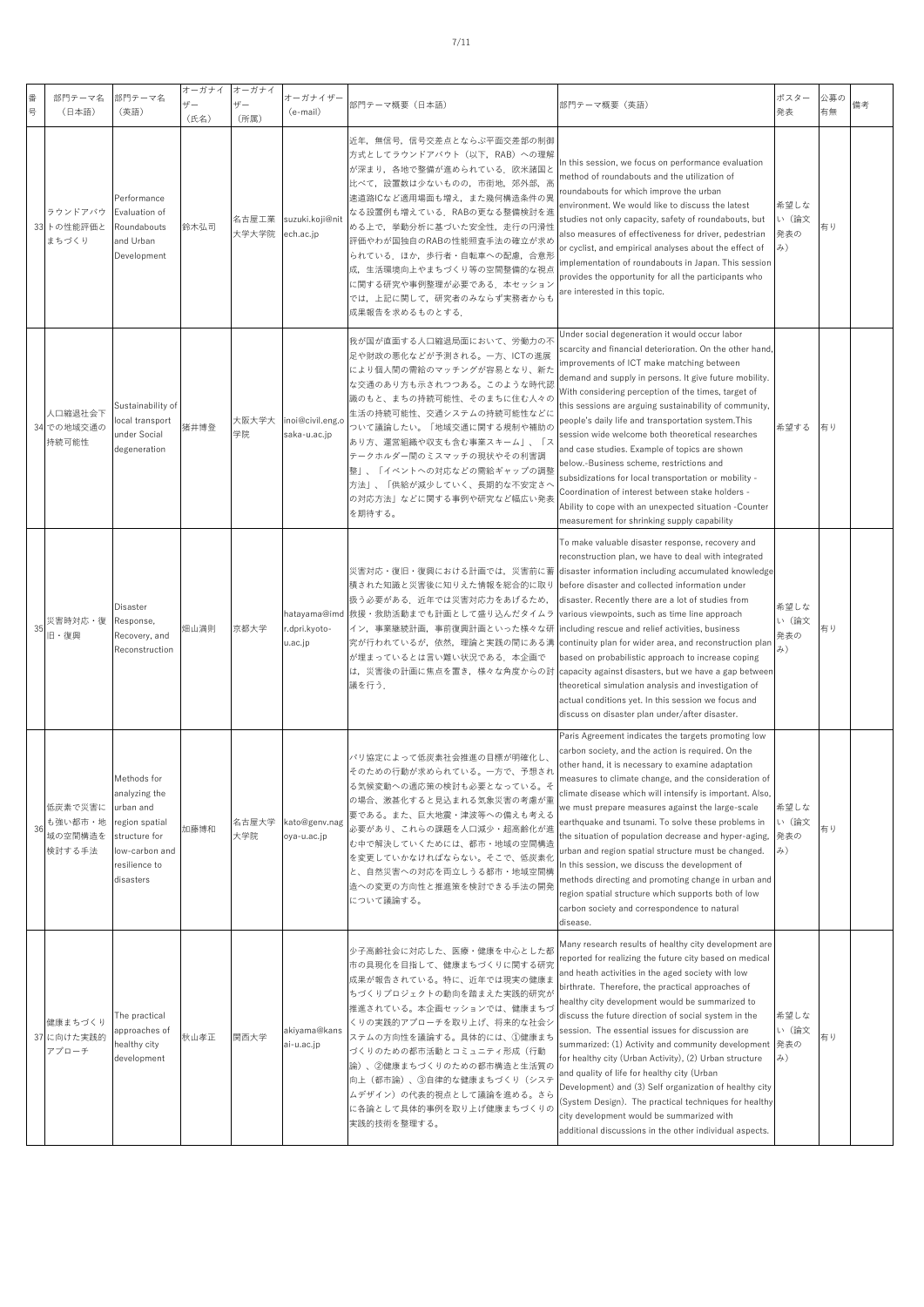| 番<br>뮹 | 部門テーマ名<br>(日本語)                                  | 部門テーマ名<br>(英語)                                                                                             | オーガナイ<br>$+$ f $-$<br>(氏名) | オーガナイ<br>ザー<br>(所属)     | オーガナイザー<br>(e-mail)              | 部門テーマ概要(日本語)                                                                                                                                                                                                                                                                                                                                                                                                                                                 | 部門テーマ概要(英語)                                                                                                                                                                                                                                                                                                                                                                                                                                                                                                                                                                                                                                                                                                                                                        | ポスター<br>発表                 | 公募の<br>有無 | 備考                                                    |
|--------|--------------------------------------------------|------------------------------------------------------------------------------------------------------------|----------------------------|-------------------------|----------------------------------|--------------------------------------------------------------------------------------------------------------------------------------------------------------------------------------------------------------------------------------------------------------------------------------------------------------------------------------------------------------------------------------------------------------------------------------------------------------|--------------------------------------------------------------------------------------------------------------------------------------------------------------------------------------------------------------------------------------------------------------------------------------------------------------------------------------------------------------------------------------------------------------------------------------------------------------------------------------------------------------------------------------------------------------------------------------------------------------------------------------------------------------------------------------------------------------------------------------------------------------------|----------------------------|-----------|-------------------------------------------------------|
| 38     | 鉄道に関する研<br>究,政策,実践                               | Railway<br>Research,<br>Policy and<br>Practice                                                             | 日比野直彦                      | 政策研究大<br>学院大学           | hibino@grips.ac<br>.jp           | 今後も魅力と活力のある「鉄道」および「沿線地域」<br>であり続けるために,本セッションでは,鉄道に関す<br>る研究を幅広く募集し、学術的だけでなく実務的な視<br>点も加えて議論する. 特に, 1) 今後の都市鉄道整備<br>のあり方,需要予測手法,整備効果の計測・評価,<br>2) 鉄道とまちづくり, 交通相互の連携方策, 鉄道事<br>業者の実践, 3)都市間鉄道整備の効果等について諺<br>論する。これらを踏まえ、鉄道に関する研究・政策課<br>題を明らかにすることにより、今後のさらなる研究,<br>政策、実践に繋げることを目的としている。なお、海<br>外鉄道プロジェクト等については、本セッションと連<br>携する「鉄道整備の国際展開における課題」セッショ<br>ンへの投稿をお願いする.                                                                                           | n this session, railway services, collaboration with<br>urban planning, evaluation of railway development, as<br>well as passenger demand forecast are discussed<br>with the purpose of maintaining attractiveness and<br>vitality of both railways and areas along railway lines,<br>from not only academic but also practical viewpoints.<br>The objective of the discussion is to make railway<br>research and policy issues clear and to lead to an<br>opportunity for new research, policy and practice for<br>railways.                                                                                                                                                                                                                                      | 希望しな<br>い (論文<br>発表の<br>み) | 有り        |                                                       |
| 39     | 鉄道の路線存廃<br>と地域交通                                 | Continuation<br>and<br>abolishment of<br>railway for local<br>transport                                    | 岸邦宏                        | 北海道大学<br>大学院            | dai.ac.jp                        | JR北海道の路線存廃に端を発した地域交通における鉄<br>道のあり方は、今後人口減少・高齢化が進む地方部で<br>全国的な問題となっていくと考えられる。上下分離方<br>式によって地域が鉄道を維持したり、バス転換などの<br>代替交通によって地域住民の足を確保するなど、地域<br>kishi@eng.hoku にとって最適な公共交通を目指して全国各地で取り組<br>みが進んでいる。本セッションでは、鉄道の現状と誤<br>題、鉄道の維持方策、地域公共交通計画の策定手法、<br>鉄道や公共交通維持のための制度上の課題、地域住民<br>の合意形成など、鉄道の路線存廃と地域交通のあり方<br>について、幅広い視点から事例や研究を発表いただ<br>き、土木計画学の学術的な観点から議論したい。                                                                                                    | Problem of continuation and abolishment of railway<br>for local transport is the matter not only in Hokkaido<br>but also all over Japan, This session discusses about<br>railway and local transportation academically from the<br>viewpoint of present situation or issues, method of<br>maintain railway, public transportation planning,<br>consensus building etc.                                                                                                                                                                                                                                                                                                                                                                                             | 希望しな<br>い (論文<br>発表の<br>み) | 有り        |                                                       |
|        | 高齢者モビリ<br>ティ確保の環境<br>40 整備-運転支援<br>から交通手段ま<br>でー | Environment<br>Management<br>or Elderly<br>Mobility: From<br>Driving Support<br>Transportation<br>Measures | 化川博巳                       | 兵庫県立福<br>祉のまちづ<br>くり研究所 | kitagawa@assi<br>stech.hwc.or.jp | 高齢運転者の増加で交通事故が増えて社会問題化して In recent years, the topics relevant to mobility for<br>いる中、高齢者のモビリティ確保の話題として、運転<br>診断や運転支援技術開発と応用、公共交通機関の活<br>用、まちづくりや他の行政部局との連携、ライドシェ<br>アやパーソナルビークルまで幅広い展開と期待がされ<br>ている。一方で、高齢ドライバーは個人の運転能力、<br>健康観、居住形態、確保できる地域での移動手段の質  older driver mobility issue must take various<br>など様々な条件が考えられ、代替手段のあり方も多様  <br>である。よって、各地でされている調査研究や実践に<br>ついてリソースや課題を今まで以上に共有せねばなら<br>ない。この企画セッションでは、これらの考え方や取<br>組を共有することで将来のさらなる展開を考える機会  <br>としたい。 | elderly people have broadened: Development of the<br>assessment of driving, driving support technology and<br>application, practical use of public transport,<br>interdisciplinary cooperation, rideshare, a personal<br>vehicle, and so on. On the other hand, the policy for<br>conditions into consideration. And the alternative<br>transport measure is various too. Therefore, we have<br>to share a resource and a theme further about the<br>research and practice in every place. This project<br>session wishes to consider future deployment by<br>sharing these points of view and effort.                                                                                                                                                             | 希望しな<br>い (論文<br>発表の<br>み) | 有り        |                                                       |
|        | 鉄道整備の国際<br>41 展開における課<br>題                       | ssues in<br>international<br>expansion of<br>railway<br>development                                        | 福田敦                        | 日本大学                    | fukuda.atsushi<br>@nihon-u.ac.jp | 海外において、我が国が培ってきたノウハウを生かし<br>た鉄道整備が求められている.本企画セッションで<br>は、海外における鉄道整備に関わる実務的研究を幅広<br>く募集し、下記の課題について討議を行う. 1)事<br>業化での官民の役割と連携(上下分離、PPP、新幹線<br>方式、リスク管理など)2)WEIを含む整備効果の計<br>測方法と事例3)国土開発計画,都市計画、沿線開発<br>との連携方策4)技術移転の在り方(デザインビル<br>ド、人材育成など)発表を踏まえ,海外の鉄道整備に<br>おける技術・政策上の課題を関係者の間で共有し、今<br>後の研究,政策,実践の方向性を下記らかにする.な<br>お、「鉄道に関する研究,政策,実践」セッションの<br>内容も含んで議論を行う。                                                                                                 | In overseas, railway development based on Japanese<br>know-how is strongly required. In this session, the<br>empirical studies regarding railway development in<br>overseas is invited widely and following issues will be<br>discussed.1) Roles of public and private sectors<br>and their cooperation2) Estimation method of<br>mpact including Wider Economic Impact and its case<br>study3) Coordination between railway development 発表の<br>and national development plan/urban plan/area<br>development4) Technical TransferBased on above<br>presentation, issues regarding railway development in<br>overseas in terms of technologies and policies will be<br>shared by stakeholders and direction of<br>research/policy/implementation will be clarified. | 希望しな<br>い (論文<br>み)        | 有り        | Presentat<br>ion in<br>English is<br>also<br>welcomed |
|        |                                                  |                                                                                                            |                            |                         |                                  | 本セッションでは,交通事故リスクを軽減する交通マ This session discusses about the future direction of<br>ネジメント実施に向けて,以下のテーマに関する論  the research on Traffic Accident Risk and about the                                                                                                                                                                                                                                                                                                |                                                                                                                                                                                                                                                                                                                                                                                                                                                                                                                                                                                                                                                                                                                                                                    |                            |           |                                                       |

yoshii@cee.ehi ての実務的課題について議論を⾏う.・交通事故引き following topics.-Likelihood of occurrence of an

るとともに,交通事故リスクマネジメント実施に向け Management.We are waiting for the papers on the

future tasks for carrying out a Traffic Accident Risk

sections/spots/situations with high accident risk-Case studies of providing the information about traffic accident risk-Traffic accident risk management

Traffic safety measures on the

accident-Evaluation of social loss by traffic accidents-発表の

希望しな い(論⽂ み)

有り

文・実践的研究報告を集め、研究の今後の方向性を探

起こしリスクの算定(潜在的に事故が起こりやすい状 況の特定)・交通事故による社会的損失の算定/評 価・交通事故の起こりやすい区間/地点/状況における 安全対策・交通事故リスク情報の提供事例・交通事故

リスクを用いた交通マネジメント手法

42 交通事故リスク Traf

Traffic accident 吉井稔雄 愛媛大学大

学院

me-u.ac.jp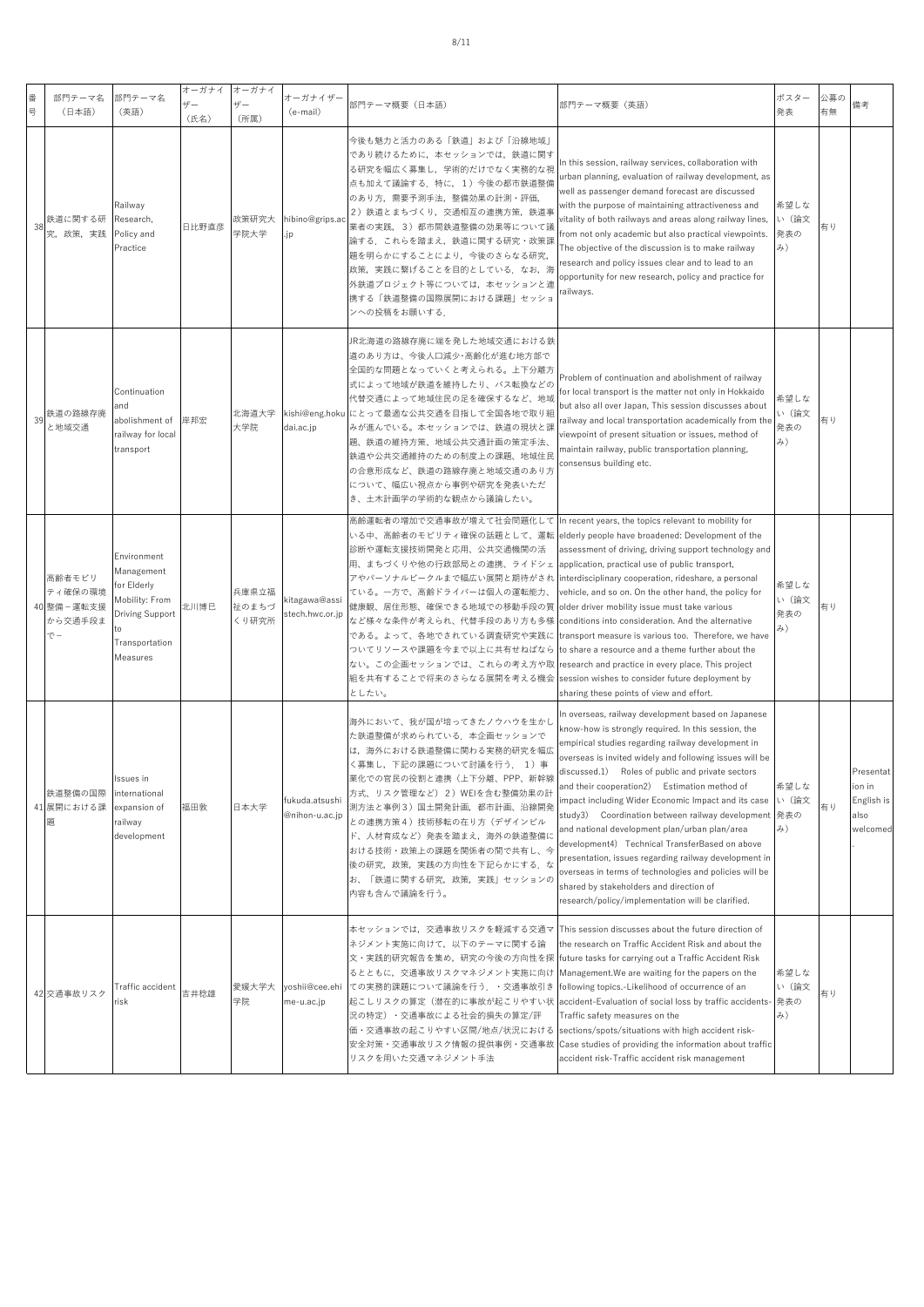| 番<br>号 | 部門テーマ名<br>(日本語)                                | 部門テーマ名<br>(英語)                                                                                                                  | オーガナイ<br>ザー<br>(氏名) | オーガナイ<br>ザー<br>(所属) | オーガナイザー<br>(e-mail)                    | 部門テーマ概要(日本語)                                                                                                                                                                                                                                                                                                                                                                                                                                                  | 部門テーマ概要(英語)                                                                                                                                                                                                                                                                                                                                                                                                                                                                                                                                                                                                                                                                                                                                                                                                                                                           | ポスター<br>発表                 | 公募の<br>有無 | 備考 |
|--------|------------------------------------------------|---------------------------------------------------------------------------------------------------------------------------------|---------------------|---------------------|----------------------------------------|---------------------------------------------------------------------------------------------------------------------------------------------------------------------------------------------------------------------------------------------------------------------------------------------------------------------------------------------------------------------------------------------------------------------------------------------------------------|-----------------------------------------------------------------------------------------------------------------------------------------------------------------------------------------------------------------------------------------------------------------------------------------------------------------------------------------------------------------------------------------------------------------------------------------------------------------------------------------------------------------------------------------------------------------------------------------------------------------------------------------------------------------------------------------------------------------------------------------------------------------------------------------------------------------------------------------------------------------------|----------------------------|-----------|----|
|        | 43 災害事前対策                                      | Disaster<br>prevention<br>measures                                                                                              | 杉浦聡志                | 岐阜大学                | sugi_s@gifu-<br>u.ac.jp                | 平成29年九州北部豪雨,熊本地震,東日本大震災なと<br>近年我が国で生起した大規模自然災害は多岐にわたる<br>課題を露見させた.これらの課題を踏まえれば,避難<br>計画,支援物資の輸送,道路途絶による孤立,被災直<br>後の被災地支援・受援,など事前の対策により被害の<br>軽減、あるいは災害時の迅速な復旧に効果が期待でき<br>る施策に対する知見は未だ社会的要請が大きいものと<br>思われる。本企画では、災害事前に可能なハード対<br>策,ソフト対策の両者,あるいはそれらを組み合わせ<br>た総合的な施策などについて広く議論したい.                                                                                                                                                                             | Large-scale natural disasters occurred in Japan such<br>as Heisei 29 Kyushu northern heavy rain, Kumamoto<br>earthquake, East Japan great earthquake etc. have<br>exposed a wide range of subjects. Given these issues,<br>it is expected to be effective in reducing damage or<br>promptly restoring in the event of a disaster by prior<br>measures such as evacuation planning, transportation<br>of relief supplies, isolation by road disruption,<br>disaster-affected area support and support<br>immediately after the disaster. It is necessary to<br>further deepen measures that can be taken. In this<br>session, we would like to widely discuss about both<br>hard infrastructures and software countermeasures<br>possible in advance disasters, or comprehensive<br>measures combining them.                                                           | 希望しな<br>い (論文<br>発表の<br>み) | 有り        |    |
|        | 政策合意形成と<br>44 コミュニケー<br>ション                    | Communication<br>and consensus<br>building on<br>public policy                                                                  | 寺部慎太郎               | 東京理科大<br>学          | .tus.ac.jp                             | 本企画セッションの目的は、政策や計画の立案時の合<br>意形成過程そのもの,あるいはそこでの利害関係者と  The purpose of this session is to advance the<br>のコミュニケーションについて,実務的な研究を深度  researches about communication for social decision<br>terabe@rs.noda 化させることである. 市民参加や紛争解決に関わる方 making process. Presentation about methodology,<br>法論の構築,情報提供や意見聴取の方法論の他,意思  practice, experimentation and case study related to<br>なる理論研究を期待するとともに,投票的意見把握に  building, and public participation are welcomed.<br>関する議論も歓迎する. | 決定への反映に関する実践や事例分析,また,基礎と  information, consultation, decision making, consensus   み)                                                                                                                                                                                                                                                                                                                                                                                                                                                                                                                                                                                                                                                                                                                                                                                  | 希望しな<br>い (論文<br>発表の       | 有り        |    |
|        | 都市交通分析に<br>45 おける理論と観<br>測の新たな展開               | The new<br>relationship<br>between the<br>theoretical<br>model and<br>observation on<br>the urban<br>transportation<br>analysis | 布施孝志                | 東京大学大<br>学院         | fuse@civil.t.u-<br>tokyo.ac.jp         | 理論モデルおよび観測データの関係は、大量かつ継続<br>的に密度の高いデータが得られるようになってきたこ<br>とや、コンピュータの計算速度の向上から、都市交通<br>の大規模なシミュレーションも計算が可能になってき<br>たことなどで,新たなフェーズに入りつつある.本<br>セッションは,このような状況下で都市交通における<br>実務的なニーズに対して、大量・継続観測データや大<br>規模シミュレーションモデルがどのように貢献可能で<br>あるかを議論したい、モデルの計算可能性およびデー<br>タによる記述可能性さらには両者の融合の立場からの<br>研究発表を通じて今後の可能性を議論する                                                                                                                                                    | Recent development of various observations has<br>made it possible to obtain large amounts of<br>continuous data and to describe complicated states.<br>On the other hand, through the improvement of<br>computing speed, large-scale simulation has become<br>possible on the complicated system as well. In this<br>session, we would like to discuss how large-scale<br>continuous observation and large-scale simulation<br>models can contribute to the practical needs of urban<br>transportation planning. We want to discuss the<br>possibility of the such model and computation<br>methodology.                                                                                                                                                                                                                                                             | 希望しな<br>い (論文<br>発表の<br>み) | 有り        |    |
|        | 自転車ツーリズ Challenges in<br>46 ム促進のための<br>取り組みと課題 | Cycle Tourism<br>Promotion                                                                                                      | 宇佐美誠史               | 岩手県立大               | usami@iwate-<br>pu.ac.jp               | しまなみ海道をはじめとした自転車ツーリズムを全<br>国各地の自治体等が積極的に展開し、効果を上げはじ<br>めている。滞在型のイベントや周遊観光等、多様な取  Local governments throughout the country actively<br>り組みが行われ、国内観光のみならず、インバウンド<br>観光にも大きな影響を与えている。自転車活用推進法<br>の基本方針にも、自転車ツーリズム関連の項目が複数<br>あり、期待は大きい。 本セッションでは、自転車<br>ツーリズムに関する政策立案や計画策定、通行空間や<br>施設の整備、公共交通との連携や観光シェアサイク<br>ル、各種情報提供、イベントの企画運営や経済効果、<br>人材育成や教育啓発等、自転車ツーリズムをつくり、<br>育てていく際の様々な課題や事例を共有し、今後必要<br>な研究や方策を議論する。                                                  | hold cycle tourism such as Shimanami Kaido. It has<br>great influence not only on domestic tourism but also<br>on inbound tourism. In the basic policy of Act on<br>Promotion of Use of Bicycles", there are several items<br>related to cycle tourism, and expectations for cycle<br>tourism are great. In this session, we share problems<br>and cases for creating and growing cycle tourism, and<br>discuss necessary organization, measures etc.                                                                                                                                                                                                                                                                                                                                                                                                                 | 希望しな<br>い (論文<br>発表の<br>み) | 有り        |    |
|        | アジアにおける<br>国家・地域間協<br>力のための数量<br>解析            | Quantitative<br>analysis for<br>regional<br>cooperation in<br>Asia                                                              | 金広文                 | 京都大学大<br>学院         | kim.kwangmoo<br>n.3w@kyoto-<br>u.ac.jp | ASEANでは経済のグローバル化が地域間の相互依存<br>を進め経済発展をもたらす一方、各地域の分業構造や<br>インフラ整備の相違が地域格差や資源・環境汚染の越<br>境問題を拡大しており、格差解消や域内全体の発展に<br>向けた共通政策の立案や合意形成の政策対話が必要で<br>ある。本企画ではアジア地域を対象に異なる地域階層<br>において、越境交通・経済・環境問題の数量解析に必<br>題について議論する。                                                                                                                                                                                                                                               | The aim is to promote the exchange of ideas among<br>economists, researchers conducting quantitative<br>policy analysis of global, environmental and regional<br>socio economic issues. The session will contribute to<br>share the knowledge of compilation and utilization of<br>integrated database for global and regional economics<br>in the ASEAN and East Asian countries. Particularly,<br>focus will be placed on policy modeling based on<br>survey base data (1st data) and SNA/IO (Secondary<br>processed data), CGE method, and application. The<br>要な統計の整備・利活用に関する研究動向や今後の課 Session also considers the important role of statistical<br>integration from various areas within the national<br>statistical system, regional cooperation in the area of<br>statistics, including compilation and integration of<br>database, and infrastructure studies. | 希望しな<br>い (論文<br>発表の<br>み) | 有り        |    |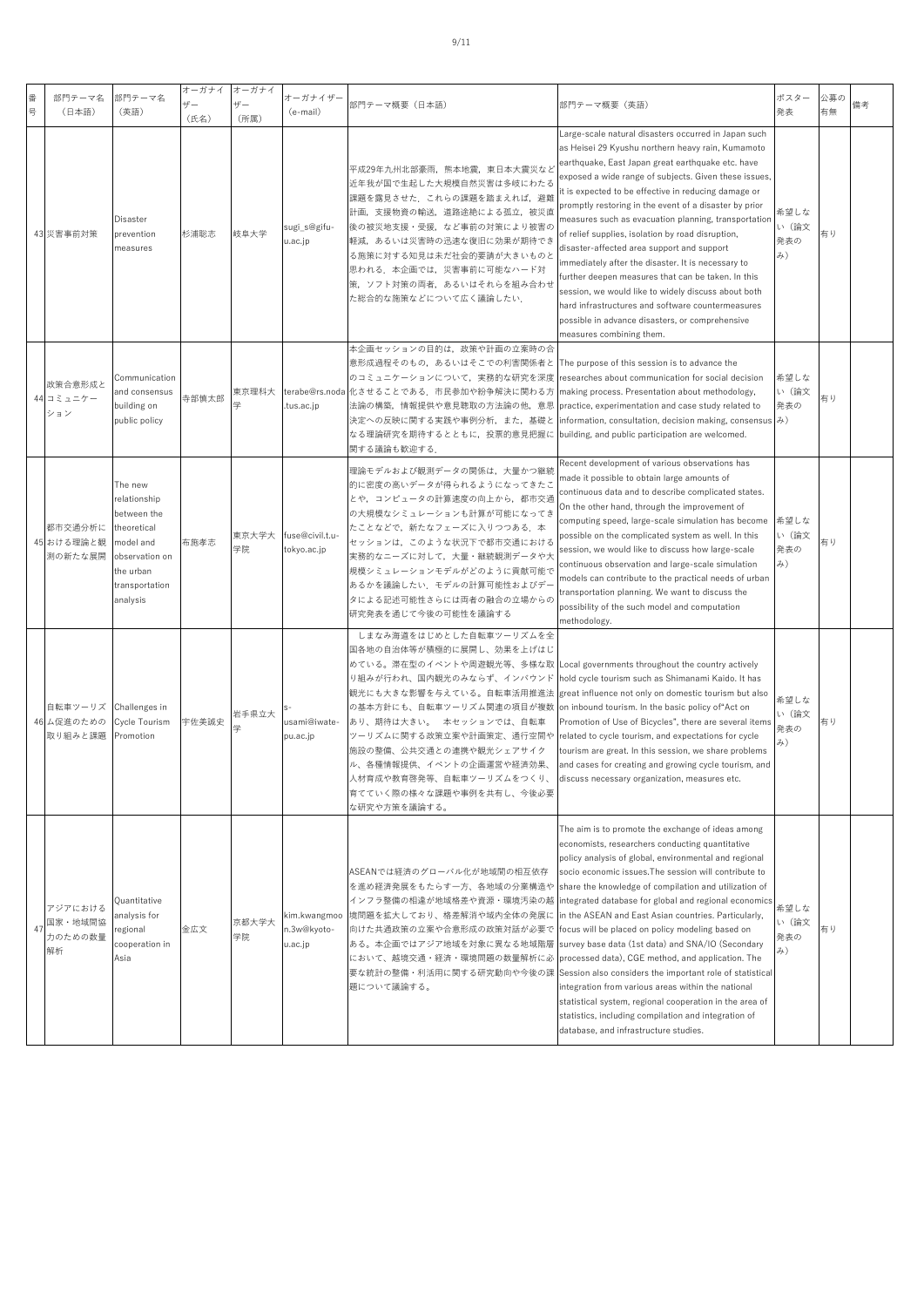## 10/11

| 番<br>号 | 部門テーマ名<br>(日本語)                       | 部門テーマ名<br>(英語)                                                                           | オーガナイ<br>$H -$<br>(氏名) | オーガナイ<br>ザー<br>(所属)             | オーガナイザー<br>(e-mail)                        | 部門テーマ概要 (日本語)                                                                                                                                                                                                                                                                                                                                                                                                                          | 部門テーマ概要(英語)                                                                                                                                                                                                                                                                                                                                                                                                                                                                                                                                                                                                                                                                                                                                                                                     | ポスター<br>発表                 | 公募の<br>有無 | 備考 |
|--------|---------------------------------------|------------------------------------------------------------------------------------------|------------------------|---------------------------------|--------------------------------------------|----------------------------------------------------------------------------------------------------------------------------------------------------------------------------------------------------------------------------------------------------------------------------------------------------------------------------------------------------------------------------------------------------------------------------------------|-------------------------------------------------------------------------------------------------------------------------------------------------------------------------------------------------------------------------------------------------------------------------------------------------------------------------------------------------------------------------------------------------------------------------------------------------------------------------------------------------------------------------------------------------------------------------------------------------------------------------------------------------------------------------------------------------------------------------------------------------------------------------------------------------|----------------------------|-----------|----|
| 48     | 都市空間のシェ                               | Smart sharing<br>city                                                                    | 古明地哲夫                  | エム・アー<br>ル・アイリ<br>サーチアソ<br>シエイツ | komeiji@mri-<br>ra.co.jp                   | 人口減少社会における持続可能な都市としてコンパク<br>トシティが注目されている.都市の機能集約を通して<br>魅力的な中心市街地の再生などが推奨される一方で,<br>最新技術を用いてエネルギー効率の高いスマートシ<br>ティの構築が進められるなど,多様な主体から様々な<br>都市像が提案されている.都市空間や建築空間,移動<br>空間などを上手に共有する仕組みはすでに、カーシェ<br>アリングなどのシェアリングビジネスに注目が集まっ<br>ている。これらのシェアリングは利用者の利便性増進<br>といった視点から、経済の活性化を導くだけでなく、<br>社会的な様々な課題の解決策となることが期待されて<br>いる.ここでは,「シェア」の概念を中心に新たな都<br>市のあり方を議論する                                                                              | Japanese population started to decline due to the<br>falling birth rate, and the society is growing older at a<br>faster pace than anywhere else. Rapidly increasing<br>elderly people lost their mobility means because they<br>cannot continue to drive cars. The revitalization of<br>downtown and provision of mobility to the increasing<br>elderly people are the challenge that many Japanese<br>cities are currently facing. We need to develop a new<br>approach to solve these problems stemmed from the<br>excessive automobile usage. The solutions are found<br>in three areas, namely, public transport, bicycles and<br>the compact city, all of which promote the move<br>toward the walking city. The key concept common to<br>all three areas are sharing and sustainability. | 希望しな<br>い (論文<br>発表の<br>み) | 有り        |    |
|        | 戦略と戦術に基<br>49 づいたまちづく<br>ij           | Matizukuri<br>based on<br>strategy and<br>tactics                                        | 藤澤徹                    | アルカダッ<br>シュ株式会<br>社             | fujisawa@arka<br>das.co.jp                 | 近年、注目されているまちづくりの考え方としてタク<br>ティカルアーバニズム(戦術的まちづくり)がある.ま<br>ずアクションすることで、まちとの相性を検証し、そ<br>セスを踏むことが特徴である.行政主導のマスタープ  the actual situation based on response.In contrast<br>ランに基づく計画的・戦略的(ストラテジック)な取り<br>組みに対して、小さな事業を実験的に展開し、その<br>「成功体験」を重ねていくことで、市民主導で実践<br>的・戦術的(タクティカル)にまちを変えていこうとし<br>ている、これらの取り組みの特徴として、地域文脈を led changes of town. As a characteristic of these<br>尊重し,地域資源を活用したアクション志向がある.<br>いて広く議論をしたい.                             | In recent years, tactical-urbanism has been much<br>focused on as an approach to Matizukuri. It is<br>characterized by verifying the compatibility with the<br>town by acting on the region and undergoing a staged<br>の反応をふまえ実態に合った計画検討など段階的プロ  process, such as planning examination that matches<br>with strategic initiatives based on a government-led<br>masterplan, by experimentally developing small<br>projects and accumulating repeated "successful<br>experiences," it tactically attempts to achieve citizen-<br>efforts, there is intent to perform actions that respect<br>本セッションでは戦術的まちづくりによる可能性につ the regional context and utilize regional resources. In<br>this session, I would like to widely discuss the<br>possibilities of tactical Matizukuri.                        | 希望しな<br>い (論文<br>発表の<br>み) | 有り        |    |
|        | 自転車安全教<br>50 育・啓発の展開<br>と課題           | Challenges in<br>Expansion of<br><b>Bicycle Safety</b><br>Education and<br>Enlightenment | 金利昭                    | 茨城大学                            | toshiaki.kin.pro<br>f@vc.ibaraki.ac.<br>jp | 国内各地の自転車活用推進において、自転車利用者に<br>対する安全教育・啓発に関する効果的、実効的な方策<br>い年齢層に利用され、個人・商用、日常・非日常を問<br>わず利用形態が多岐にわたっており、それぞれの実情<br>に即した安全教育のアプローチ手法が問われている。<br>これまで、自治体、警察、学校、NPO等の民間団体に has been accumulated by local governments, police<br>より、数多くのノウハウが蓄積されている一方で、効 departments, schools and civilian organizations like<br>果検証や新たな取り組みの必要性も指摘されている。<br>の理念や展開手法に関して、今後の安全な自転車利用 we will have a discussion about challenges in<br>を促進するための課題について議論したい。 | Effective strategies for safety education and<br>enlightenment for bicycle users are required for<br>promotion of the practical use of bicycles. Bicycles are<br>variously used by individuals in a wide age range from<br>が求められている。自転車は幼児から高齢者まで幅広  kids to the elderly, in personal or commercial use, and<br>in day-to-day use or not. It is necessary to provide<br>safety education in the context of each actual<br>situation on the ground. A great deal of experience<br>NPOs, but then we should verify the effects and<br>国内外における事例を共有しながら、自転車安全教育  establish new methods of education. In this session,<br>expansion of bicycle safety education and<br>enlightenment based on domestic and international<br>specific examples.                                                      | 希望しな<br>い (論文<br>発表の<br>み) | 有り        |    |
|        | 日本を牽引する<br>51 地域が持つべき<br>条件を考える       | The condition<br>that a regional<br>area should<br>have it                               | 森尾淳                    | -般財団法<br>人計量計画<br>研究所           | p                                          | 我が国は、人口減少に転じ、急速に少子高齢化が進展<br>している。地方圏の活性化のために、東京など大都市<br>掛ける「地方創生」が我が国の地域を論ずる上で中心  local revival which restrains such situation is a mark<br>jmorio@ibs.or.j に目を向けるとグローバル化が急速に進展しており、<br>長エンジンとして我が国を牽引していくことも求めら<br>れる。本セッションでは、日本を牽引するために大都  our country.At this session we argue the condition<br>べき姿や方向性等を都市的機能や産業構造の観点から it and directionality from the angle of the urban<br>議論する。                                                | Japan has problems with the declining birth rate and<br>aging population. The population and employment is<br>に集中する「ひと、もの、しごと」の流れに歯止めを concentrated in metropolitan areas such as Tokyo.The<br>的テーマになっている。その一方で、世界経済の情勢 of argument.On the one hand, globalization develops<br>rapidly in the world. It's requested that a large<br>我が国の国際競争力を高めるためには、大都市圏が成  metropolitan area is towing our country as a grown-up  発表の<br>engine to raise the international competitiveness of<br>市、地方圏が持つべき条件、大都市圏、地方圏のある [that metropolitan area and regional area should have<br>function and the industrial.                                                                                                                                                                                              | 希望しな<br>い (論文<br>み)        | 有り        |    |
| 52     | 交通・インフラ<br>のデータ融合と<br>そのためのモデ<br>ル・理論 | Traffic and<br>infrastructure<br>data fusion and 中山晶一朗<br>its<br>theories/models         |                        | 金沢大学                            | f.kanazawa-<br>u.ac.jp                     | プローブデータなどいわゆる交通ビックデータが実用<br>的にも活用できるようになったが、データには特性が<br>あり、各データを単体として利用することには限界が<br>ある.そこで,次の段階に進むべく,道路施設などの<br>nakayama@staf インフラデータの活用やトラカン(通過交通量デー<br>タ)との融合などが考えられる. 本セッションでは,<br>交通・インフラのデータ融合を念頭に置きつつ、それ<br>らに資するデータ分析のための様々な統計等の理論·<br>モデル,インフラデータの分析やその手法,データ同<br>化等のデータを融合するための理論・モデル、それら<br>の実践例などについて活発に議論を行いたい.                                                                                                            | These days, probe data have been used practically,<br>but there are some limits to these data. Applying the<br>infrastructure data such as road facilities and fusing<br>with traffic counter data are potential as a next stage.<br>In this session, we would like to discuss on the<br>statistical theories/models therefor, infrastructure<br>data analysis, data assimilation, and their<br>applications.                                                                                                                                                                                                                                                                                                                                                                                   | 希望しな<br>い (論文<br>発表の<br>み) | 有り        |    |